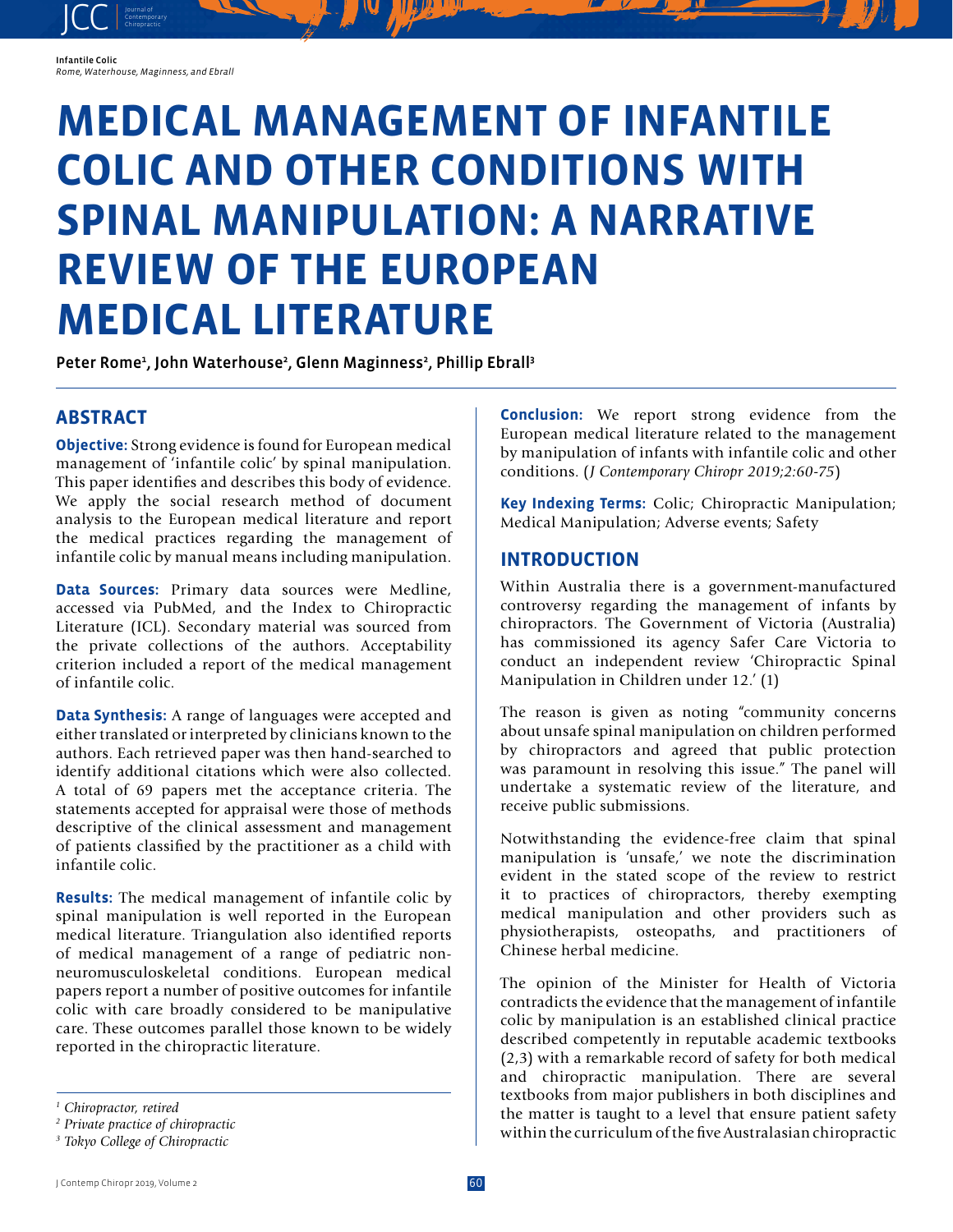education programs. (4-8) Through various advisory roles we are familiar with the current curriculum of each.

Miller reports "based on the published literature, chiropractic spinal manipulation, when performed by skilled chiropractors, provides very low risk of adverse effect to the pediatric patient." (9) She found 2 moderate and 4 severe events from an estimated 30 million treatments over a 69 year period. Miller also reports that currently, mild transient symptoms of soreness, irritability or stiffness of a temporary nature may occur in less than 1% of 8,290 pediatric patient treatments. Recently, an entire issue of a chiropractic journal (10) was dedicated to the matter of child safety and included a grand rounds paper on infantile colic. (11) There are positive reports in the chiropractic literature on these cases, a search of the Index to Chiropractic Literature (ICL) with the term 'colic' returned 63 papers on 04 April 2019.

#### *The Problem*

The etiology of the clinical presentation commonly known to both medical and chiropractic clinicians as 'colic' or 'infantile colic' remains an enigma. The Royal Children's Hospital in Melbourne refers to colic as 'Unsettled or crying babies' and states that parents receive conflicting advice from health professionals. It lists a variety of possible causes. but no single etiology, nor a definitive avenue for alleviation. (12) The Mayo Clinic states definitively that "The cause of colic is unknown" (13) and both chiropractic (14) and medicine (15) continue to advance our understanding of the disorder.

In 2007, Gupta noted that "Infantile colic is a common but poorly defined and understood clinical entity and, while several causative factors have been suggested, a unifying theory of its pathogenesis is still required." (16) Also, in 2009, Underwood wrote "Conventional medicine has manifestly failed to provide satisfactory treatment for infantile colic." (17)

Infantile colic "remains a mystery" with mothers "try(ing) everything." (18) Probiotics "may help some babies" but are "not a cure", so the "capricious nature of conventional care of colic justifies options that may also deliver positive outcomes." (19) This mystery may be resolved by accepting the work of Bunge (20) and Miller and Phillips (21) who have identified sub-groups of colic presentations. These subgroups are:

- · Infant colic
- · Irritable infant syndrome of musculoskeletal origin, and
- · Inefficient feeding crying infants with sleep disorder.

In turn this suggests particular regimens may be more effective for a certain sub-group.

The systematic review of Carnes *et al* (22) "found moderate favourable evidence for reduction in crying time in infants receiving manual therapy." That finding provides an understanding for the Clinical Practice Guidelines for Unsettled and Crying Babies from the Royal Children's Hospital in Melbourne (12) in lieu of any guideline from the multi-discipline Victorian Paediatric Clinical Network (VPCN), (23) which is responsible to the Minister for Health: "medication is rarely indicated" and "formula changes are usually not helpful." It then states without evidence that "Spinal manipulation is no more effective than a placebo." The Mayo clinic website (13) lists parents reporting that chiropractic manipulation has been noted as "soothing crying babies," one of the symptoms of colic.

While medicine's guidelines for the management of colic are vicarious those of chiropractic are specific (24) and based on evidence. (25-27) The University of Maryland (28) notes "there is only preliminary scientific evidence that chiropractic may lessen crying in colicky babies, chiropractors frequently treat colic with a form of gentle spinal manipulation specially designed for infants. Usually treatment requires 3 to 4 visits over a 2 week period".

In the absence of a specific etiological factor and multiple contributing theories, the condition is indeed an enigma to medical eyes and seems to defy consistent positive outcomes with trying different avenues under conventional models of care. (29-31)

A report from the field of Chinese medicine (32) is supportive of manual care as epitomized by conventional chiropractors, "based on the literature, it can be concluded that manual chiropractic therapy is the most successful option for the management of paediatric musculoskeletal health of infants. In addition, few adverse effects have been reported, and these are negligible in comparison to the beneficial accounts of manual therapy."

We see the problem addressed by this paper as being an ignorance of the peer-reviewed, published and indexed evidence for manipulation of infants presenting with colic in the medical literature, specifically from Europe.

The purpose of this narrative review is to present this evidence for the medical management of this condition by spinal manipulative management.

## **METHODS**

Primary data sources were Medline and ICL. Electronic searches were made with the search term 'infantile colic' and 'manipulation.' Secondary material was sourced by hand-searching the private collections of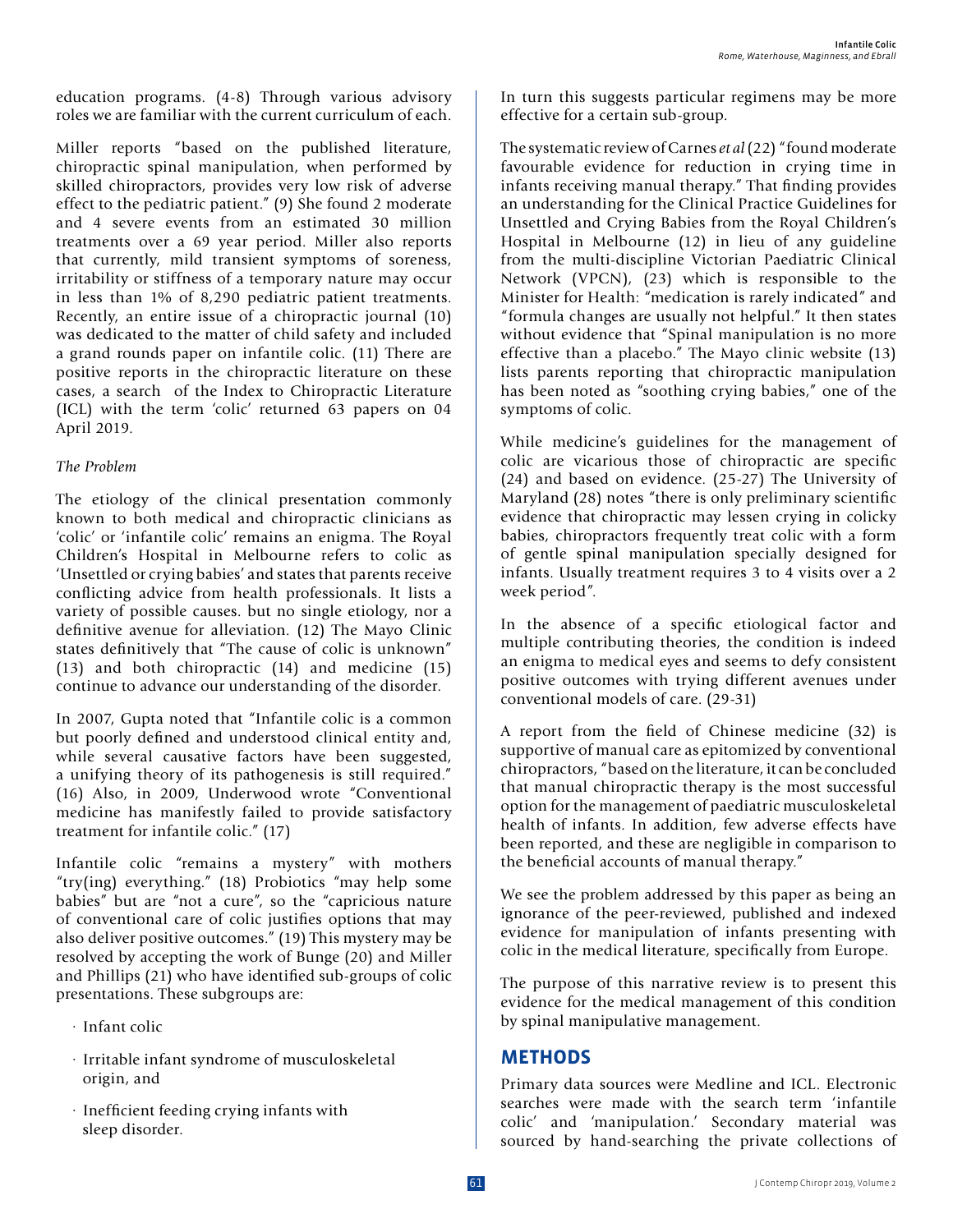the authors and included textbooks by authors known to have also published in the peer-reviewed literature. A total of 80 items categorized as 'manipulation by medical practitioners' were found, a number of which were excluded as not being peer-reviewed. A total of 45 papers were analyzed for words and phrases reporting the management of infantile colic. A range of languages were accepted and either translated or interpreted by clinicians known to the authors. When necessary, online translation was used for abstracts. These 45 papers are listed in Table 1.

Data extraction of relevant sentences and paragraphs identified by document analysis allowed a range of concepts to be gathered. This process also identified outcomes, the reporting of which became secondary. Twenty-four papers in this category reported effects of manipulation by medical practitioners and we list these as Table 2.

Statements of methods descriptive of the clinical assessment and management of patients classified by the practitioner with a diagnosis of infantile colic formed the anchor for synthesis through triangulation with known management protocols of conventional chiropractors published as both reference textbooks and peer-reviewed papers. These sources are not reported but confirm with the actual clinical experience of the authors, which we used as a filter.

## **RESULTS**

Forty-five papers were accepted as valid clinical reports of the management of infantile colic by medical

|  | Table 1. Overview of manipulative medicine in Europe |  |  |
|--|------------------------------------------------------|--|--|
|  |                                                      |  |  |

| <b>LEAD AUTHOR</b>   | <b>TOPIC</b>        | <b>PUBLICATION</b>                      | <b>COUNTRY</b><br>OF ORIGIN/<br><b>LANGUAGE</b> | <b>STUDY DESIGN OR</b><br><b>FORMAT</b> | <b>YEAR</b> |
|----------------------|---------------------|-----------------------------------------|-------------------------------------------------|-----------------------------------------|-------------|
| Biedermann H<br>(38) | Colic               | Manual therapy -<br>children - textbook | Germany / English                               | Review /<br>discussion                  | 2004        |
| Biedermann H<br>(39) | Craniocervical      | <b>Medical Veritas</b>                  | Germany / English                               | Concept<br>presentation                 | 2006        |
| Biedermann H<br>(40) | Unsettled children  | Manuelle Therapie                       | Germany /<br>German                             | Title only                              | 2000        |
| Biedermann H<br>(41) | <b>SMT</b> newborns | Congress presentation                   | Germany / English                               | Narrative                               | 2011        |
| Biedermann H<br>(42) | Colic               | Online                                  | Germany / English                               | Catamnestic                             | 2009        |
| Biedermann H<br>(43) | Colic, etiology     | <b>JMPT</b>                             | USA / English                                   | Proposal                                | 2005        |
| Biedermann H<br>(44) | KISS syndrome       | Textbook chapter                        | Germany / English                               | Review / narrative                      | 2004        |
| Biedermann H<br>(45) | KISS syndrome       | Textbook                                | Germany /<br>German                             | Catamnestic                             | 1999        |
| Biedermann H<br>(46) | SMT newborns        | J Orthop Med                            | Germany / English                               | Abstract only                           | 1995        |
| Biedermann H<br>(47) | <b>SMT</b> infants  | Vopr Kurortol Fizioter<br>Lech Fiz Kult | Germany / Russian                               | Title only                              | 1995        |
| Biedermann H<br>(48) | KISS syndrome       | Manuelle Medizin                        | Germany German                                  | Case reports                            | 1993        |
| Biedermann H<br>(49) | CO/C1               | Manual Med                              | Germany / English<br>abstract                   | Catamnestic                             | 1992        |
| Colli R et al (50)   | Neonatology         | Pediatr Med Chir                        | Italian/English<br>abstract                     | Narrative                               | 2003        |
| Ernst A et al $(51)$ | C0/C1 dysfunction   | PLaryngorhinotologie                    | Germany/ German                                 | <b>Narrative</b>                        | 2005        |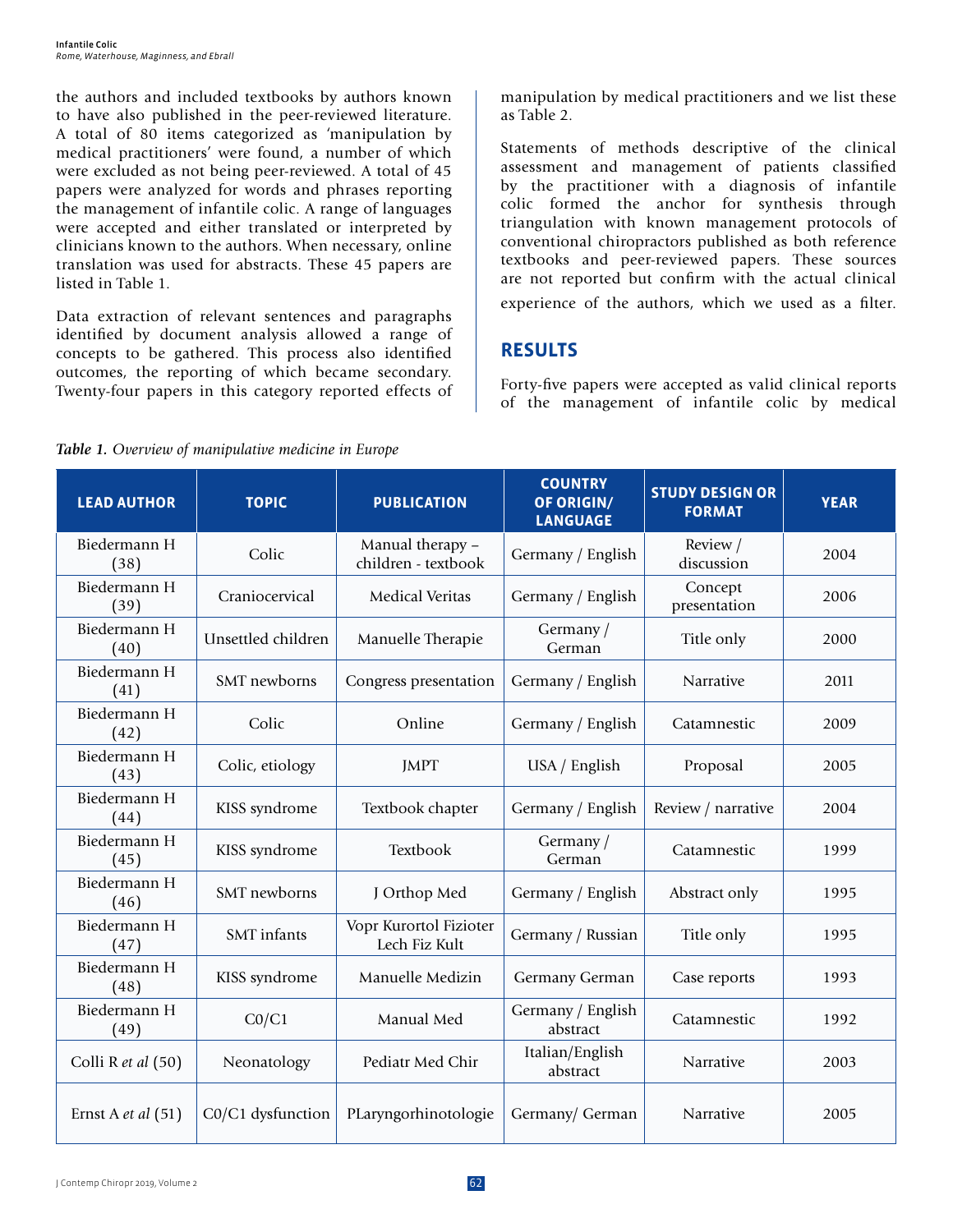| Falkenau HA (52)         | Cervical syndrome<br>children                 | <b>HNO</b>                                      | Germany/English<br>abstract                | Narrative                                   | 1978 |
|--------------------------|-----------------------------------------------|-------------------------------------------------|--------------------------------------------|---------------------------------------------|------|
| Filippkin MA (53)        | Digestive                                     | Vestn Rentgenol Radiol                          | Russia / English<br>abstract               | Case reports                                | 1995 |
| Frimodt-Møller N<br>(54) | Infants                                       | Ugeskr Laeger                                   | Denmark / Danish                           | Title only                                  | 1988 |
| Gutmann G (55)           | Blocked C1                                    | Manual Medizin (Also<br>ICA Interantional Rev.) | Germany /<br>German English<br>translation | Case study                                  | 1987 |
| Gutmann G (56)           | Diencephalon/<br>infant                       | Man Med                                         | Germany/German                             | Narrative                                   | 1968 |
| Hestback L (57)          | Paediatric<br>epidemiology                    | <b>JMPT</b>                                     | Denmark / English                          | Narrative/ survey                           | 2009 |
| Hülse M (58)             | CO/C1                                         | <b>Text</b>                                     | Germany /<br>German                        | Narrative?                                  | 2004 |
| Kamieth H (59)           | C0/C1 articular<br>physiology                 | Rontgenblatter                                  | Germany /<br>German                        | Narrative                                   | 1988 |
| Karch D (60)             | KISS syndrome                                 | Manuelle Medizin                                | Germany /<br>German                        | Neuropaediatric<br>statement 695<br>infants | 2005 |
| Koch LE $(61)$           | C0/C1-cardiac                                 | Textbook chapter                                | Germany/English                            | Narrative                                   | 2004 |
| Koch LE, et al (62)      | VSC/CO/C1/<br>infants                         | Forensic Sci Int                                | Germany/English                            | Title only                                  | 2002 |
| Krasilnikoff PA<br>(63)  | Infantile colic                               | Ugeskr Laeger                                   | Denmark / Danish                           | Title only                                  | 1988 |
| Kubis E $(64)$           | Occiput                                       | Manuelle Medizin                                | Germany                                    | Narrative                                   | 1970 |
| Langkau J, et al<br>(65) | KISS Syndrome                                 | J Clin Chiro Ped                                | UK                                         | Case series                                 | 2012 |
| Lewit K $(66)$           | Cervicocranial/<br><b>SMT</b>                 | Textbook                                        | Czech Repub/<br>English                    | Title only                                  | 1999 |
| Lewit K $(67)$           | $CO/C1$ /tonsillitis                          | Manuelle Medizin<br>Fortschr Geb                | Czech Repub /<br>Czech                     | Title only                                  | 1983 |
| Lewit K $(68)$           | C0/C1 headaches                               | Cesk Neurol<br>Neurochir                        | Czech repub/<br>Czech                      | Title only                                  | 1978 |
| Lewit K $(69)$           | Subluxation/<br>radiology                     | Rontgenstr<br>Nuklearmed                        | Germany /<br>German                        | Title only                                  | 1974 |
| Lewit K $(70)$           | Craniocervical<br>hypermobility/<br>radiology | Cesk Neurol                                     | Czech Repub /<br>Czech                     |                                             | 1971 |
| Lewit $K(71)$            | CO/C1<br>hypomobility                         | Cesk Neurol                                     | Czech Repub /<br>Czech                     | Title only                                  | 1970 |
| Maigne R (72)            | Manual therapy                                | Textbook                                        | Germany /<br>German                        | Narrative                                   | 1972 |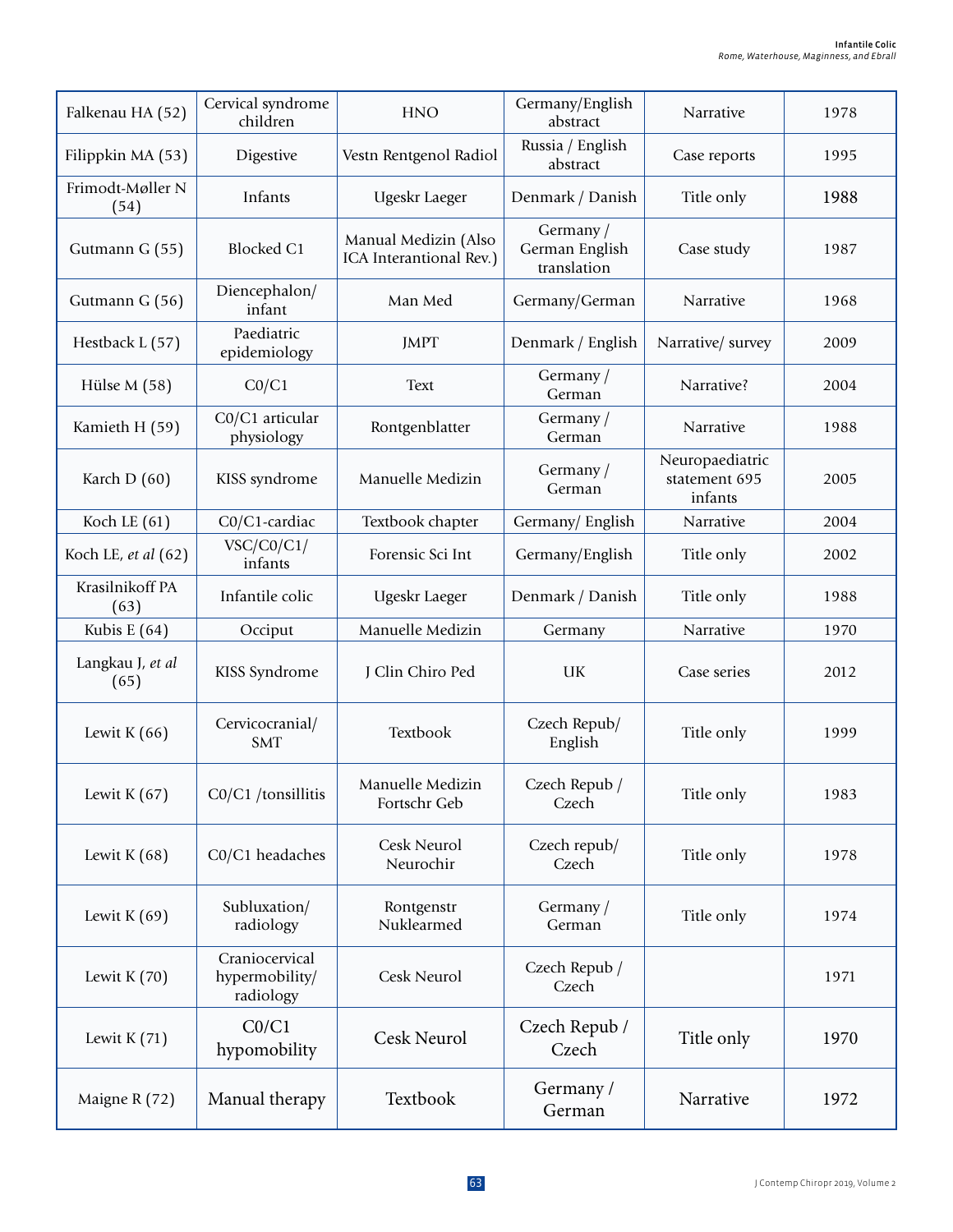| Miller JE (73)          | SMT efficacy colic                       | <b>JMPT</b>           | England/English             | <b>RCT</b>                                   | 2012 |
|-------------------------|------------------------------------------|-----------------------|-----------------------------|----------------------------------------------|------|
| Munck LK (74)           | Manipulation                             | Ugeskr Laerger        | Denmark / Danish            | Single-blind<br>random                       | 1988 |
| Ostby $G(75)$           | Infants                                  | Jorfmorbladet         | Norway                      | Title only                                   | 1994 |
| Ritzmann D (76)         | Cervical spine /<br>newborns             | Textbook chapter      | Germany / English           | <b>Narrative</b>                             | 2004 |
| Sacher R (77)           | Newborn cervical<br>Spine trauma         | Textbook chapter      | Germany/English             | <b>Narrative</b>                             | 2004 |
| Saedt E (78)            | $SMT /$ infants/ $CO/$<br>C <sub>1</sub> | <b>JMPT</b>           | The Netherlands/<br>English | Prospective<br>observational<br>cohort study | 2017 |
| Seifert I (79)          | C0/C1 subluxation                        | Textbook chapter      | Czech/English               | Title only                                   | 1975 |
| Strassburg HM<br>(80)   | Neurology/SMT                            | Kinderkrankens'wester | Germany/German              | Title only                                   | 2000 |
| Wiberg JM et al<br>(81) | Colic                                    | <b>IMPT</b>           | Denmark/English             | <b>RCT</b>                                   | 2000 |
| Wiberg JM et al<br>(82) | Colic                                    | <b>IMPT</b>           | Denmark/English             | <b>RCT</b>                                   | 1999 |

*The full citation is given for each paper at the point is discussed in the text.*

*Table 2. Medical management of infantile colic*

| <b>LEAD AUTHOR</b>     | <b>TOPIC</b>                 | <b>PUBLICATION</b>        | <b>ORIGIN</b> | <b>YEAR</b> |
|------------------------|------------------------------|---------------------------|---------------|-------------|
| Biedermann H<br>(87)   | SMT/ERB's palsy              | JMPT (Comment) ***        | Germany       | 1995        |
| Colli R $(50)$         | OMT neonates                 | Pediatr Med Chir*         | Italy         | 2003        |
| Decher H (84)          | Cervical/ENT                 | Alduelle<br>Otorhinolo**  | Germany       | 1969        |
| Ernst A $(51)$         | Craniocervical               | Laryngorhinotogie*        | Germany       | 2005        |
| Figar S, et al (85)    | Plethysmography/SMT          | Acta Neuroveg**           | Germany       | 1967        |
| Gallyamova AF<br>(86)  | Psychological rehabilitation | Мануальная<br>Терапия*    | Russia        | 2005        |
| Gongal'skii VV<br>(87) | Somatovisceral               | Neirofiziologiia*         | Russia        | 1992        |
| Isaev A, $et al (88)$  | SMT/cardiovascular           | Fiziologiya<br>Cheloveka* | Russia        | 2005        |
| Jung A, et al (89)     | Cervico-cephalic synd.       | Ann Chir**                | France        | 1972        |
| Köberle G. (90)        | COAD/VSC**                   | Rehabilitacácia Suppl     | Germany       | 1975        |
| Krag E (91)            | Dyspepsia***                 | Scand J Gastroenterol     | Denmark       | 1982        |
| Lehmpfuhl W (92)       | C1/C2 headaches              | Ther Ggw**                | Germany       | 1951        |
| Lehmpfuhl W (93)       | SMT/headaches**              | Dtsch Med<br>Wochenschr   | Germany       | 1950        |
| Lewit K $(94)$         | C0/C1 headaches**            | Cesk Neurol<br>Neurochir  | Czech         | 1978        |
| Liev AA $(95)$         | Cerebrum/cervical spine      | Мануальная<br>Терапия*    | Russia        | 2005        |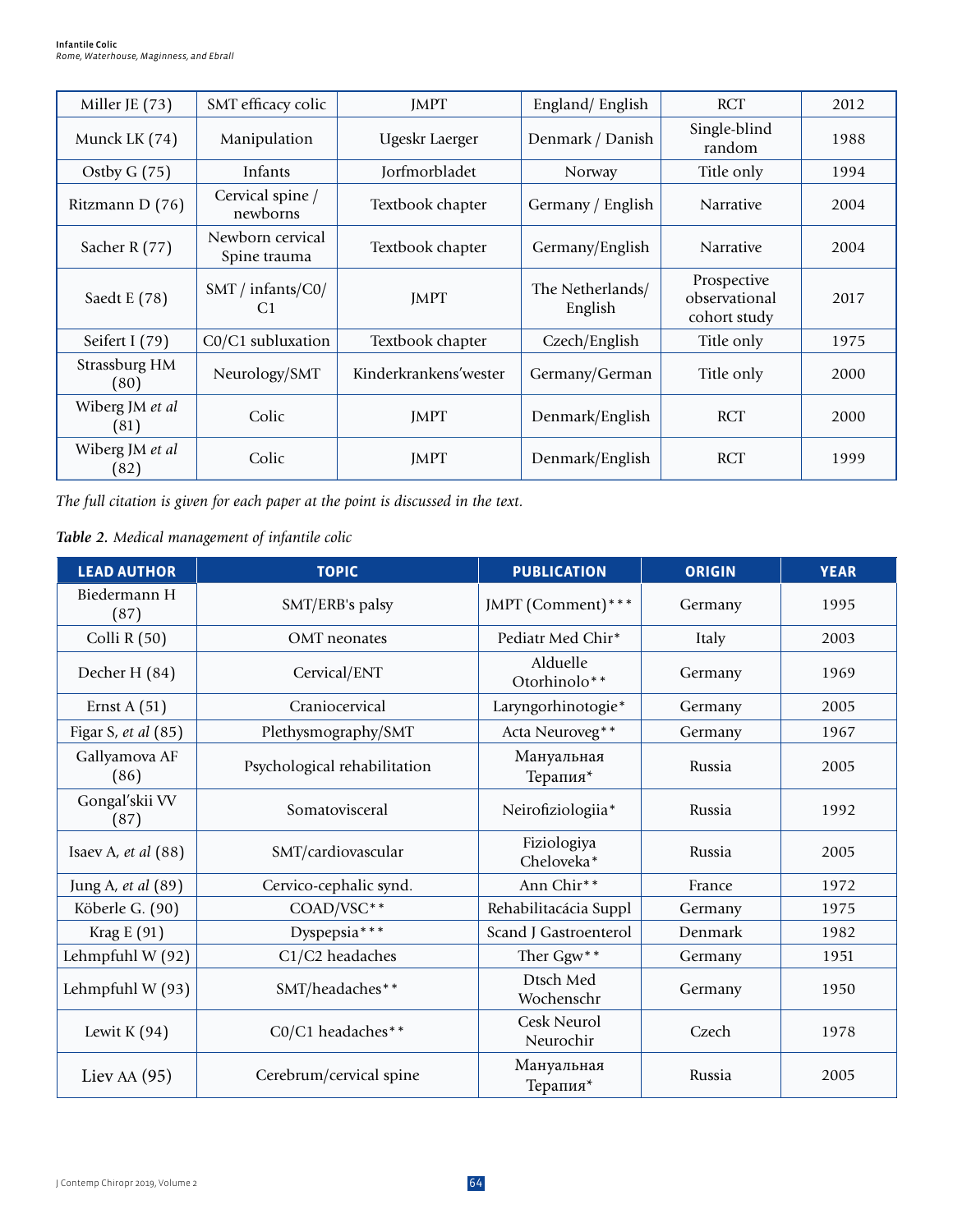| Pikalov AA, et al<br>(96)       | SMT/duodenal ulcers                      | $IMPT***$                  | Russia  | 1994 |
|---------------------------------|------------------------------------------|----------------------------|---------|------|
| Rychliková E,et al<br>(97)      | Somatovisceral, peptic Ulcers            | Vnitr Lek**                | Czech   | 1998 |
| Sato A, et al (98)              | Somato-autonomic reflexes                | <b>Textbook</b>            | Japan   | 1997 |
| Schmorl G &<br>Junghanns H (99) | Subluxations somatovisceral              | <b>Textbook</b>            | Germany | 1971 |
| Seifert I (100)                 | SMT baby deformities                     | Man Med**                  | Germany | 1996 |
| Stary O (101)                   | Vertebrogenic paediatrics                | Acta Univ Carol<br>$Med**$ | Czech   | 1965 |
| Sjaastad O, et al<br>(102)      | Cervicogenic headache                    | Clin Exp<br>Rheumatol***   | Czech   | 1965 |
| Va ásková E, et al<br>(103)     | Vertebrogenic dysphagia                  | Textbook chapter***        | Norway  | 2012 |
| Vitek J (104)                   | Cervicogenic<br>craniocerebral syndromes | Caz Lek Cesk**             | Czech   | 1956 |

*A range of European medical papers reporting the wide range of observations and adoption of the model of vertebrogenic relationships with of conditions influenced by spinal manipulation. English abstract \*\*Title only \*\*\*English version. Each entry is cited in ReferencesTwo.*

manipulation (Table 1). There are over 60 papers relating to infantile colic on ICL; we do not report these. The Chiropractic Resource Organisation (CRO) website essentially carries the same papers as ICL. Many of these listings are case reports and outcome-based studies. (33, 34) Reference lists were also obtained from indexed papers as well a range of medical and chiropractic textbooks. (35 - 37)

#### *Narrative Report*

Spinal manipulation as it is known today was brought to European medical doctors by chiropractors and osteopaths, (105) and since then it has become an entrenched medical practice in most European countries, particularly Germany. In Europe, the use of spinal manipulation within the medical profession for the management of infantile colic has been a well-recognised procedure for some decades. (38,43,63,106)

The chiropractic vertebral subluxation is recognised in the medical literature (107) contrary to unsupported claims that it cannot be identified. It is this type of mechanical spinal lesion that has been identified to address as a vertebrogenic factor under this model. Davies notes there are 'common subluxation patterns' in infantile colic. (3, p 65). Biedermann (44,45,48) refers to it as Kinematic Imbalances due to Suboccipital Strain (KISS).

From other countries, Fisher and Ward (108) noted that across all age groups some 48% of Swedish patients seek manipulation (compared to our understanding that the rate is about 36% in the UK, 30% in the US, and ranges from 16% in Australia) and that "manipulation is also

practised by specialist hospital doctors in many European countries … and 9% of GPs in the Netherlands." (50)

Children and infants are proportionally represented in the case-mix of conventional chiropractors. (109,110) A 2017 parental survey of infants attending health care centers in Norway reported that 10% of the 123 respondents had attended a chiropractor with the most common complaint being infantile colic. (55) Hestbaek *et al* (57) surveyed paediatric patients attending Danish chiropractic clinics over a 1-year time frame. They found that the most common paediatric patient (one-third) were infants between 3 and 4mo of age, and that colic was the most common presenting complaint for this group.

A Swiss study noted that infants younger than 6-months were the third most common paediatric patients attending 144 chiropractic clinics in that country. (111) A 2014 UK survey by Navrud *et al* (112) found that of infants attending chiropractors, the presenting complaint was colic in 41% of cases. We note the overall satisfaction was a rating of 75.1%.

We consider Biedermann to be the leading authority on medical spinal manipulation of infants. In many of his writings Biedermann notes particularly-positive outcomes associated with infant manipulation. He is a credible source and strongly recommends in many of his papers that the manipulative approach deserves a formal trial of care in many infant presentations.

## *Upper Cervical Involvement*

The medical manipulative management of infantile colic symptoms identifies the prime area for examination as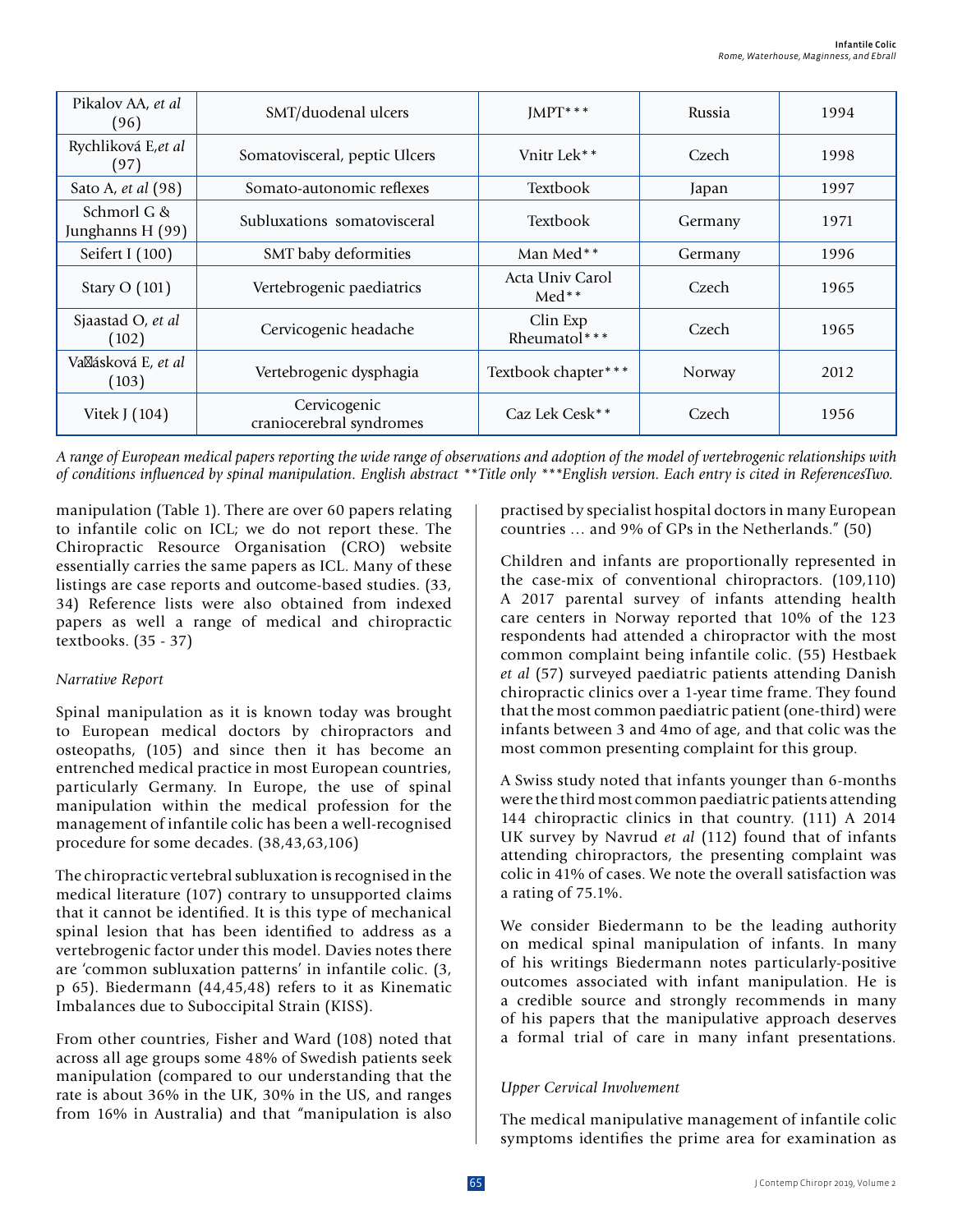the location of biomechanical disturbances of the upper cervical spine, as do conventional chiropractors who term this a subluxation complex. European medical practitioners consider this to be a critical segmental level requiring manual correction by manipulation. (54,58,61,63,75)

In our experience, a gastric element is often associated with colic. Evidence is emerging this may be neurally mediated. (113) Bortolotti *et al* (114) refer to gastric discomfort as functional dyspepsia, dysmotility, or idiopathic dyspepsia. These terms may fit the somatoautonomic-visceral model of the condition. (53)

If the cause is unclear and the treatment indefinite, then the clinical application of a range of established options of safe, effective care is justified. As such, both medical and chiropractic spinal manipulation have been shown to be of benefit to some infants. (115-120)

Biedermann attributes the upper cervical vertebrogenic state in colic to Kinematic Imbalance due to Suboccipital Stress (KISS Syndrome). (41,44,45,48) Infantile colic was once thought to be related to abdominal discomfort, allergy to cows' milk, intestinal muscle spasm, or other gastric conditions (23) and there is growing evidence that symptoms of excessive crying or distressed infants may indeed be attributed to upper cervical irritation.

Gelfand argues that a type of migraine headache may be a primary cause (121) and his evidence encompasses a manual therapy management approach which addresses relevant neurospinal levels, namely the suboccipital and mid-thoracic regions of the spine. Many authors recognize the potential for vertebral dysfunction in these regions to initiate infant irritability. (20,22,121-125)

Lewit, a well-known Czech manipulator, acknowledged the "primary importance of the craniocervical junction" in infants. He noted that vertebral "blockages may be noted by comparing the ranges of head rotation." He also noted a gastric vertebrovisceral correlation under influence from the segmental thoracic spine. Apart from his text (66), Lewit has published extensively both individually and in collaboration, on mechanical spinal disturbances and its manual management. (126)

## *Birth Trauma*

Ritzmann, (76) an obstetrician, states "As we know today, problems in newborn babies, children and adults can have their roots in pregnancy and birth, and the risk of damage to the newborn brain during birth has been the target of research for many years…..We begin to understand how vulnerable the structure of the newborn cervical spine is". His 2004 textbook concludes a chapter by stating there are a range of areas "…where the work of obstetricians intersect with the work of those engaged in manual therapy." (76)

In a similar vein to Ritzmann, (76) Kraus (127) noted a cervical spine association between birth trauma and colic, while Munck (74) expounded on chiropractic care of infants in their first year of life. Lewit and Abrahamovic (67) noted that 92% of children had sub-occipital articular hypomobility in association with tonsillitis while Seifert (128) noted 172 (58%) of 298 infants aged 4 to 9 months, had abnormal craniocervical function.

# **Plausibility**

## *Adult Gastric Symptoms*

Schmorl and Junghanns are an authoritative European source regarding vertebrogenic conditions. (99) They acknowledge subluxation as inefficient motor segments, intervertebral insufficiency, vertebral locking, spondylogenic sequelae, as well as noting a gastric association with the autonomic nervous system. This is expressed as spondylogenic functional disturbances in the intestinal tract. They go further in the alleviation of these vertebral locking findings by noting chiropractic and manual manipulative corrections. The original German edition of this text was in its 5th edition by 1968 and their most recent English language iteration is a second edition (1971). (99)

Vertebrogenic gastric symptoms in adults have long been clinically recognised as 'conditions' in medical literature. There is also evidence of positive resolution of clinical outcomes for some cases that are attributed to spinal manipulation. We propose that a similar management model should be applied to restless colicky infants if segmental dysfunction is found to be present as noted by Biedermann and others. (40,129-131)

A Danish paper states that "abdominal pain of spinal origin has been known about for years, but is often overlooked". Krag (132) continues to state that nerve root pain may originate from apophyseal joints but these may be "released by a manipulation producing a characteristic 'click.'

An example of spinogastric connection via a vertebralautonomic-visceral association is that by Russian medical authors Pikalov and Kharin (133) who reported positive outcomes in the management of adult duodenal ulcer through spinal manipulation, resulting "in clinical remission with full epithelialisation or cicatrisation in all 11 cases of the experimental group."

In adults, postprandial gastric symptoms attributed to functional dyspepsia can present as nausea, vomiting, abdominal distension and pain, altered motility, sensorimotor dysfunction and early satiety. (134,135)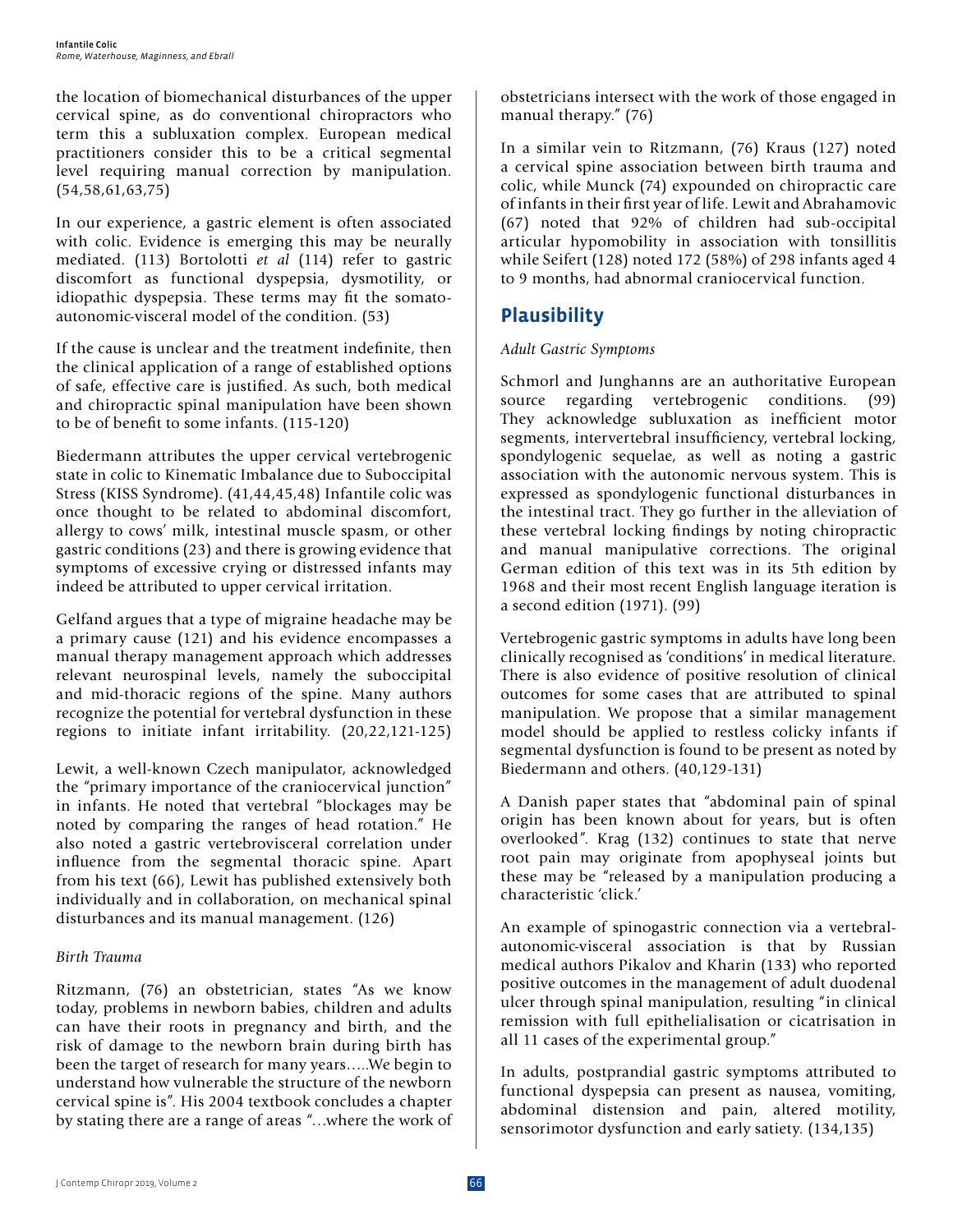In addition to the gastric symptoms, Gutmann (56) found that irritable infants may also experience disturbance at the suboccipital region of the cervical spine with resultant parasympathetic disturbance via the vagus enervation to the abdomen. (59,140,141)

The evidence for the efficacy of the spinal manipulative model of care for infantile colic symptoms is at least as strong if not more so, than for conventional care. (38,42,43,63,73,81,82,142-145)

#### *Neurophysiology*

The somatic (spinal) influence on internal physiology is significant. The medical reports by Sato *et al* (141) outlined principles through which chiropractic (also manual medicine and osteopathic) hypotheses may affect a range of somatovisceral dysfunctions. They state "In contrast to the impressive body of knowledge concerning the effects of visceral afferent activity on autonomic functions, there is, generally speaking, much less information available on the reflex regulation of visceral organs by somatic afferent activity from skin, the skeletal muscle and their tendons, and from joints and other deep tissues. The elucidation of the neural mechanisms of somatically induced autonomic reflex responses, usually called somato-autonomic reflexes, is, however, essential to developing a truly scientific understanding of the mechanisms underlying most forms of physical therapy, including spinal manipulation and traditional as well as modern forms of acupuncture and moxibustion." (141)

#### *Somato-Autonomic Phenomena*

A somato-autonomic reflex factor has at times been evident in colicky patients under European medical care - where that somatic factor is recognised as a functional biomechanical vertebral lesion (a vertebral subluxation). Medical literature indicates that the visceral function may be influenced by the intervention of vertebral manipulation through somatosensory autonomic reflexes. (141)

#### *Safety*

The authors could not identify any original research study report that rejected spinal manipulation of infants for colic on the grounds of being unsafe or with negative clinical outcomes. By way of emphasis, the parental feedback was most positive for outcome efficacy. (111,146) The criticism of commentators seems to be that chiropractic care for infantile colic is no better than a placebo (147), the same finding for a common colic medication. (148) In other words, chiropractic care is equal to or just as effective as placebo and medication and therefore becomes the preferred clinical option on the basis of safety and the absence of potential adverse effects. (63,149-151)

While it was acknowledged by Fox that, "Drug treatment generally has no place in the management of colic, unless the history and investigations reveal gastroesophageal reflux" (152), Miller noted the safety of chiropractic manipulative care in 2009. (9)

Gleberzon *et al* (149) reviewed chiropractic care of infants and reported that "no adverse events were encountered." Three years later, an extensive review by Todd *et al* (150) found that "Published cases of serious adverse events in infants and children receiving chiropractic, osteopathic, physiotherapy, or manual medical therapy are rare." We reject any notion that chiropractors do not report adverse events (AE) on the basis the most reliable data are derived from malpractice actions.

Some reviews call for further research or conclude that there is inadequate data. Such conclusions are not negative findings nor do they contraindicate the provision of care of infants with colic, but merely the unavailability of evidence. Adverse events with chiropractic are very few (129) and of such small prevalence they are difficult to study accurately. Vohra *et al* (153) acknowledged "Serious adverse events may be associated with pediatric spinal manipulation; neither causation nor incidence rates can be inferred from observational data". Errata are noted. (154)

A critical review (155) of Vohra's paper by Alcantara found "cases attributing direct adverse events associated with pediatric spinal manipulation as a result of chiropractic care were inappropriate and cases leading to a delayed diagnosis and/or inappropriate provision of chiropractic care were unsubstantiated". Our comment is that only two of the AEs involved infants (3mo and 4mo), with 1 being intervention by a physiotherapist using techniques that are specifically contraindicated in infants, and 1 by a chiropractor, again using a treatment the authors understand is contraindicated.

A third AE of 'midback soreness' was related to intervention by an 'academic chiropractor' and not an experienced chiropractic clinician, and again using a variety of manipulation contraindicated in infants and applied for an unknown reason to the full spine.

An unattributed 2002 review (156) of controversies and issues in chiropractic care for children and while noting an incidence of AEs in adults of one in 5.85 million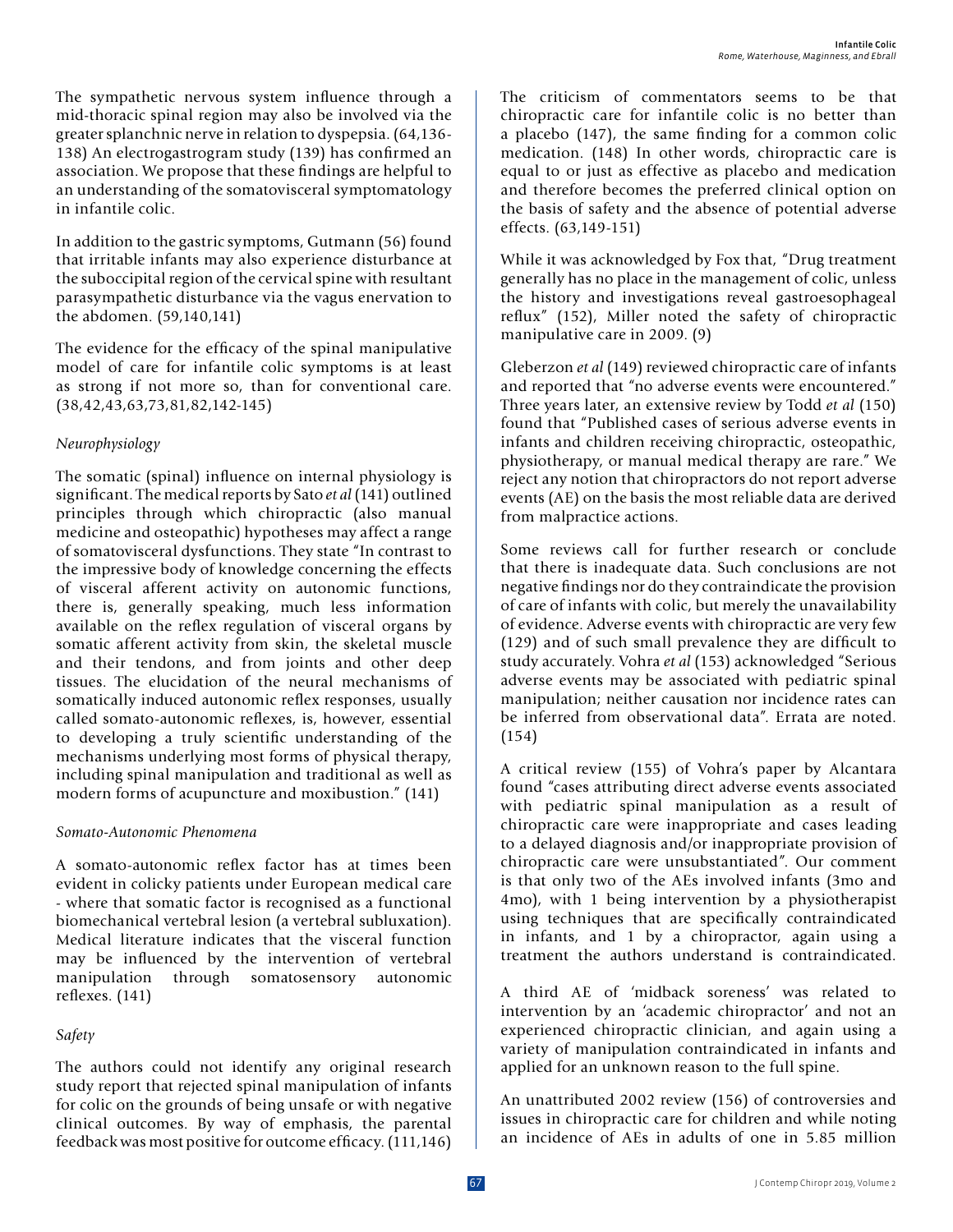manipulations and reported none from chiropractic management of infants. The review was published by the Canadian Paediatric Society and noted the responsibility of chiropractors to provide advice. (156) We note also that Durant *et al* found that 35% of colic patients received concomitant care from their chiropractors and their conventional health practitioners. (157)

Our final observation regarding the safety of manipulation by trained and registered health providers compliments the findings in this paper that medical manipulation appears safe. We also acknowledge medicine's reporting system is evolving (12), and a chiropractic initiative by Funabashi and colleagues of a similar nature. (158)

Chiropractic has been examined with rigour and found safe. Our interpretation of this evidence is that there is virtually no danger to infants from carefully applied manual methods by qualified providers and perhaps the best of both worlds is concomitant care among chiropractors and medical practitioners.

Considering all forms of evidence, we conclude there is broad support for the provision of manipulation for infantile colic (159) and that chiropractic manipulation is demonstrably safe under comparative risk/benefit ratios.

## *Comment*

A dichotomy exists when evidence that appears in European medical literature is not recognised and is seemingly ignored in English language journals. On this basis, one can understand the falsity of any claim 'there is no evidence to support the model of chiropractic treatment of colic. A similar unjustified claim was made decades ago regarding the chiropractic manipulative management of lower back pain. Pikalov (160) stated 'that in the thirty years since the mid-1960's some 5,000 to 6,000 medical doctors have become certified in manual therapy which is practiced in all hospital in the field of vertebroneurology' in Russia.

Recent non-European literature appears hesitant to recommend spinal manipulation for infantile colic but still lists it as a possible management while focussing more on dietary changes and psychological considerations. A recent paper by Deshpande and Caffari cites only two chiropractic studies almost 20-years old while no mention was made of the numerous medical papers from European literature, nor the chiropractic papers listed on the medical index PubMed. Of the chiropractic papers cited, 1 was positive (161) 1 other neutral (82) and the third, biased. (162)

## **CONCLUSION**

It is difficult to reconcile the positive evidence for manipulative management of infantile colic recorded in the European medical literature and the known safety of chiropractic management with the need for the 2019 Safer Care Victoria inquiry into Chiropractic manipulation of infants. We consider there is no reasonable evidential basis for this inquiry.

The evidence is that "Infantile colic is an easily identified childhood entity that has no clear treatment guidelines. The management of infantile colic varies among physicians, and families are often frustrated by the medical community's inability to prescribe a cure for colic." (163)

Infantile colic remains a medical enigma with no evidence of safety for medical management, in fact the determination of terminology for reporting such adverse events is relatively new. (164) On the other hand the remarkable safety of chiropractic management is known and the finding that European medical literature strongly indicates manipulative management of infantile colic as a safe and effective practice, places conventional chiropractic as a safe evidence-based choice to meet parental demand.

Alcantara *et al* (165) show support for this position by stating "chiropractic care is a viable alternative to the care of infantile colic and congruent with evidence-based practice, particularly when one considers that medical care options are no better than placebo or have associated adverse events."

In the absence of consistently effective management options, accepting the evidence of the European medical literature shows the benefit of manipulative care for infantile colicky patients and the wider collateral beneficial effect on parents. (166,167)

We consider it important to report the uncertainty of medical management of infantile colic and to recognize manual therapy as a legitimate management option as actively utilized by mostly European medical doctors. Multiple case reports document the efficacy of manual therapy of infants. There is a distinct absence of original evidence contradicting the efficacy of spinal manipulative management of infantile colic and an absence of evidential contraindications for its implementation.

This paper reports considerable material in the European medical literature on the manipulative management of infants, particularly infantile colic. Although supportive in safety (150,158) and efficacy (145), the chiropractic literature on these topics was not the primary focus at this time. However in relation to safety, Funabashi and colleagues noted providers of spinal manipulation have similar or better dimension scores compared to the 2016 medical data base of the Agency for Healthcare Research and Quality. (158)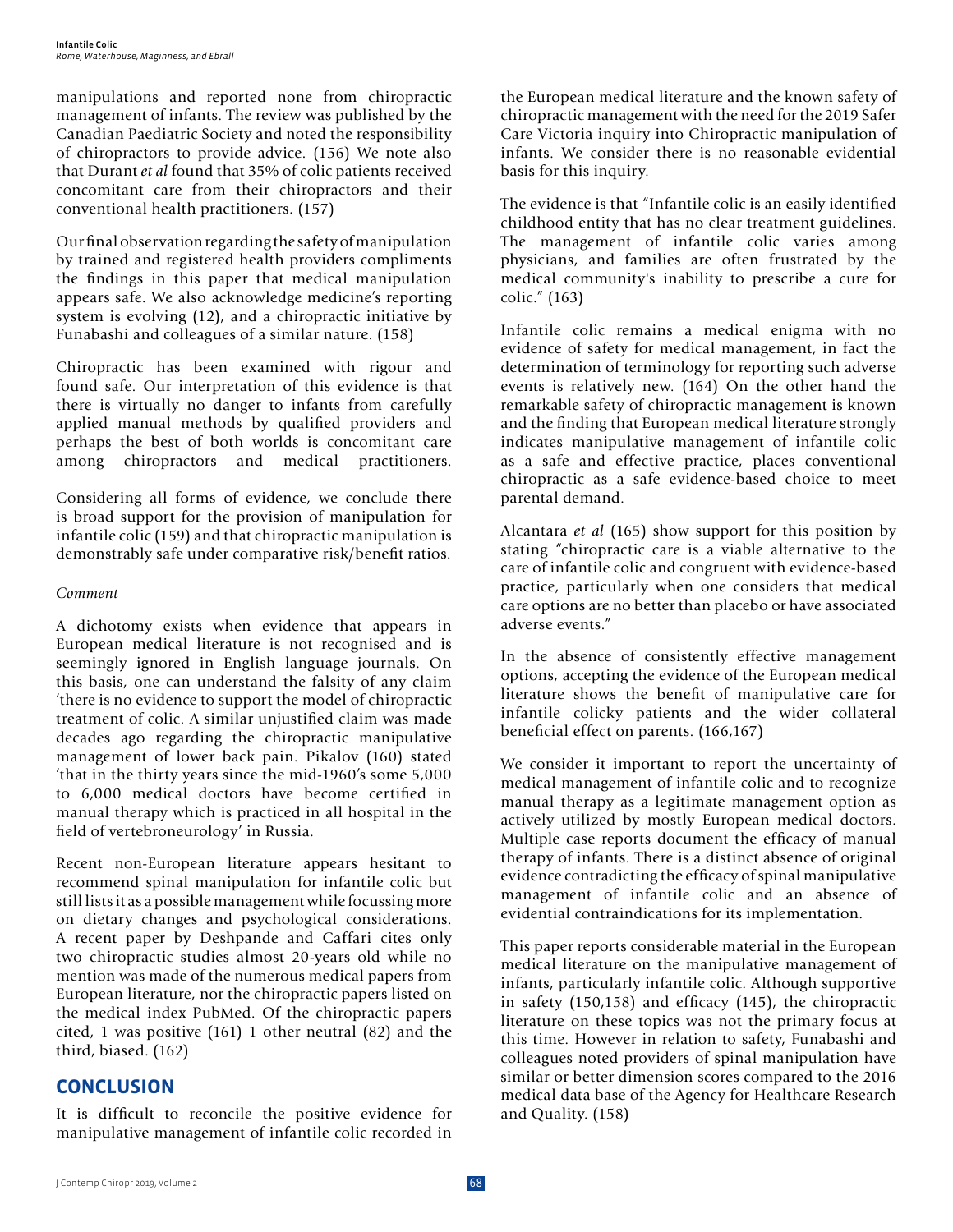On balance we can state with confidence that the published, indexed evidence places conventional chiropractic management of infantile colic as safe and effective in the manner clearly documented as clinical methods in the European Medical literature.

Declaration: No funding was received for this study. No author declared a conflict of interest.

## **REFERENCES**

- 1. Independent review into chiropractic manipulation of children under 12 years. Safer Care Victoria: accessed 04 April 2019 https://bettersafercare.vic.gov.au/newsand-media/independent-review-into-chiropracticmanipulation-of-children-under-12-years
- 2. Anrig C, Plaugher G. Pediatric chiropractic 2e. Philadelphia: Wolters Kluwer 2013
- 3. Davies NJD. Chiropractic pediatrics: A clinical handbook 2e. Edinburgh: Churchill Livingstone 2010
- 4. RMIT University. Bachelor of Health Science/Bachelor of Applied Science (Chiropractic): accessed 04 April 2019 https://www.rmit.edu.au/study-with-us/levelsof-study/undergraduate-study/bachelor-degrees/ bachelor-of-health-sciencebachelor-of-applied-sciencechiropractic-bp280
- 5. Murdoch University. Bachelor of Science (BSc) in Chiropractic Science, Bachelor of Clinical Chiropractic (BClinChiro): accessed 04 April 2019 https://www. murdoch.edu.au/study/courses/course-details/ Chiropractic-Science--Clinical-Chiropractic-(BSc) (BClinChiro)#
- 6. Central Queensland University. Bachelor of Science (Chiropractic), Master of Clinical Chiropractic: accessed 04 April 2019 https://www.cqu.edu.au/ courses/chiropractic
- 7. Macquarie University. Department of Chiropractic home page accessed 04 April 2019 https://www. mq.edu.au/about/about-the-university/faculties-anddepartments/faculty-of-science-and-engineering/ departments-and-centres/department-of-chiropractic
- 8. New Zealand College of Chiropractic. Bachelor of Chiropractic accessed 04 April 2019 http://chiropractic. ac.nz/study-with-us/programme-structure/
- 9. Miller JE. Safety of Chiropractic Manual Therapy for Children: How Are We Doing? J Cin Chiropr Ped 2009:10(2):655-64
- 10. Hawk C ed. Journal of Clinical Chiropr Pediatrics. J Clin Chiropr Ped 2019;10(2):645
- 11. Vallone S. Grand Rounds Case 1: Infantile Colic. J Clin Chiropr Ped 2019;10(2):689-91
- 12. Unsettled and crying babies (Colic). The Royal Children's Hospital. Sept 2012 https://www.rch.org.au/ clinicalguide/guideline\_index/Crying\_Baby\_Infant\_ Distress/
- 13. Colic Symptoms and causes. Mayo Clinic. https://www. mayoclinic.org/diseases-conditions/colic/symptomscauses/syc-20371074 2018
- 14. Miller J, Newell D. Prognostic significance of subgroup classification of infant patients with crying disorders: a prospective cohort study. J Canadian Chiropr Assoc 2012;56(1):40-6
- 15. Cuñé J, Santas J. Infant colic: is a solution at hand. Medscape Pediatrics March 19, 2014. https://www. medscape.com/viewarticle/822073
- 16. Gupta SK. Update on infantile colic and management options. Curr Opin Investig Drugs 2007;8(11):921-6
- 17. Underwood M. Treatment of infantile colic. Int J Clin Practice 2009;63(9):1272-4
- 18. Dow A. Parents could be crying with relief as researchers identify a simple treatment for colic. The Age January 2, 2018 https://www.theage.com.au/ national/victoria/parents-could-be-crying-with-reliefas-researchers-identify-a-simple-treatment-for-colic-20180101-h0c33z.html
- 19. Hughes S, Bolton J. Is chiropractic an effective treatment in infantile colic? Archives Dis Child 2002;86:382-4
- 20. Bunge J. Excessively crying babies: a cross-sectional survey of sensory regulation difficulties in a South African chiropractic clinic. The Chiropr Clin 2018;1(1):7-10
- 21. Miller JE, Phillips HL. Long-term effects of infant colic: a survey comparison of chiropractic treatment and non-treatment groups. J Manipulative Physiol Ther 2009;32(8):635–8
- 22. Carnes D, Plunkett A, Ellwood J, Miles C. Manual therapy for unsettled, distressed and excessively crying infants: a systematic review and meta analyses. BMJ Open 2018;8:e019040 DOI:10.1136/ bmjopen-2017-019040
- 23. Guidelines. Victorian Paediatric Clinical Network https://www2.health.vic.gov.au/hospitals-and-healthservices/quality-safety-service/clinical-networks/ clinical-network-paediatric
- 24. Clinical Practice Guidelines. Council on Chiropractic Practice. 2008 https://mafiadoc.com/council-onchiropractic-practice-clinical-practice-guideline- \_59ade54e1723ddbdc5604cef.html updated 2013 http://www.ccp-guidelines.org/guideline-2013.pdf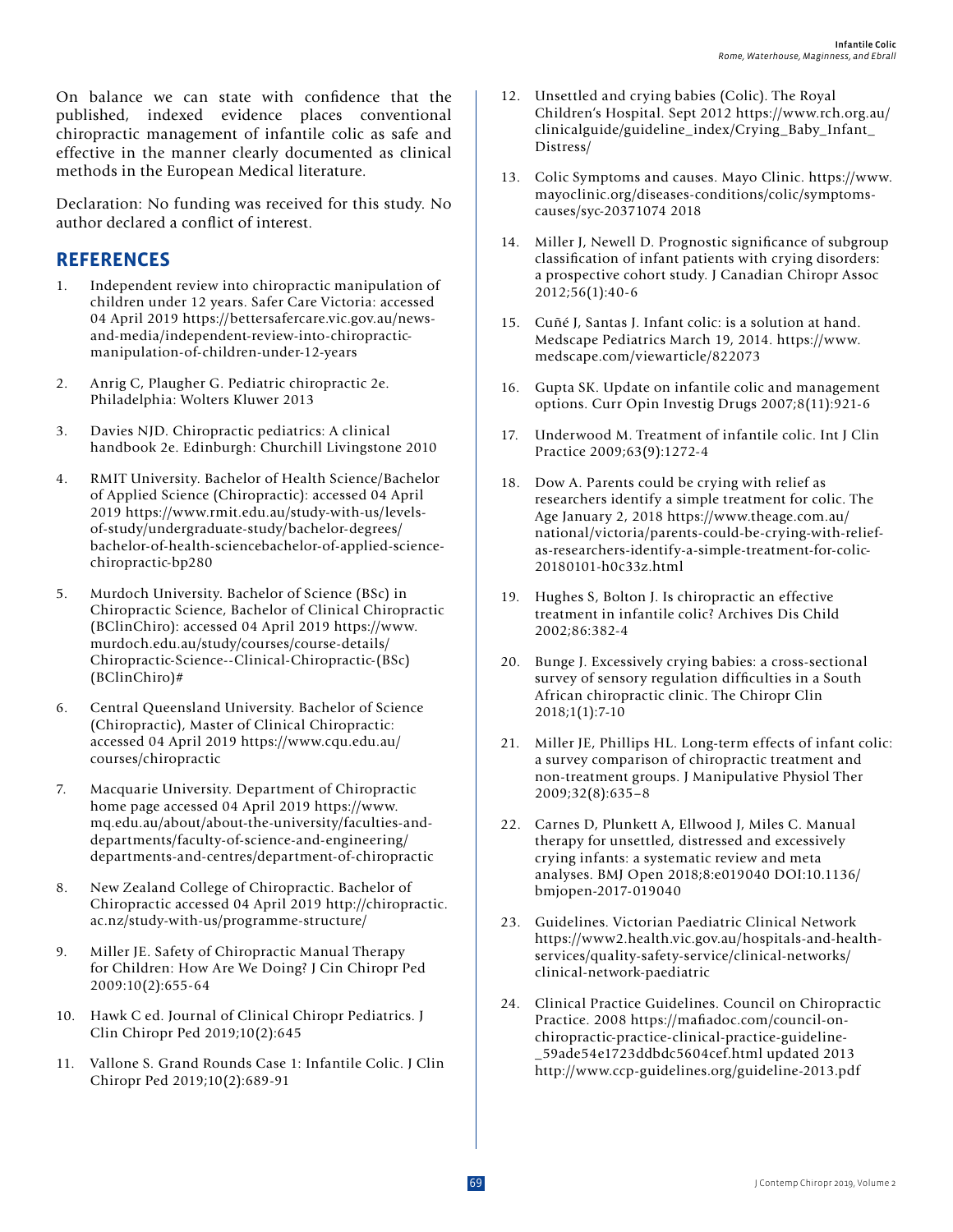- 25. Dobson D, Lewith G, Cunliffe C. What is the evidence for chiropractic management of infantile colic? [Chiropractic Evidence 2011, The College of Chiropractors, London, 19 January 2011; meeting abstract] Clin Chiropr. 2011;14(2):71-2 http://dx.doi. org/doi:10.1016/j.clch.2011.02.002
- 26. Doyle M. Is chiropractic pediatric care safe?A best evidence topic. Clin Chiropr 2011;14(3):84-140
- 27. Doyle M. Chiropractic care for infants and children – there is no evidence for it and it is dangerous? A selective review of the literature and commentary [review]. Chiropr J Aust 2016;44(3):Online access only p 222-33 http://www.cjaonline.com.au/index.php/cja/ article/view/105
- 28. Ehrlich SD. Infantile colic. University of Maryland Medical Center. 2016 http://www.umm.edu/health/ medical/altmed/condition/infantile-colic
- 29. Deshpande PG, Cuffari C. Colic treatment & management. Medscape 2017: Nov 28 https:// emedicine.medscape.com/article/927760-treatment
- 30. Colic. NHS Choices. 2015 Oct 2 https://www.nhs.uk/ conditions/colic/treatment/.
- 31. Johnson JD, Cocker K, Chang E. Infantile colic: recognition and treatment. American Fam Physic 2015;92(7):577-82
- 32. Yao D, Deng X, Wang M. Management of musculoskeletal dysfunction in infants. Exp Ther Med 2016;11(6):2079-82
- 33. Search results 'colic'. Index to Chiropractic Literature 08 April 2019 https://www.chiroindex. org/?action=doSearch&type1=all&search1=colic#results
- 34. Infantile colic and chiropractic. Chiropractic Resource Organisation http://www.chiro.org/research/ ABSTRACTS/Colic.shtml
- 35. Davies NJ. The irritable baby syndrome. In: Chiropractic paediatrics: a clinical handbook. Edinburgh: Churchill Livingstone. 2000;63-71
- 36. Weiant CW, Goldschmidt S. Medicine and chiropractic. New York. 4th edn. Self Published. 1966
- 37. Redwood D, Cleveland CS. Fundamentals of chiropractic. St Louis: Mosby;2003;165, 363,535-57
- 38. Biedermann H. Colic. In: Manual therapy in children. London: Edinburgh: Churchill Livingstone. 2004:295- 300
- 39. Biedermann H. Manual medicine of functional disorders in children. Medical Veritas 2006;3: 803-14
- 40. Biedermann H. Schreikinder welche rolle spielen vertebragene faktoren. [Screaming children which role play vertebrogenic factors.] Manuelle Therapie 2000;4:27-31
- 41. Biedermann H. Manual therapy in newborn and infants. Presented at the 19th Congress of the EWMM Congress in cooperation with the AMM "Puzzle child development". June 19-20; Berlin, Germany; 2011 http://www.manmed.de/seiten/themen/manual/kinder/ kiss-syndrom/kiss-kinder-en.html
- 42. Biederman H. Colic in newborn and the functional pathology of the cervical spine: a catamnestic study of 150 cases. 2009 http://www.pph34.de/en\_texte/Colic\_ JMPT\_0903.pdf
- 43. Biedermann H. Manual therapy in children: proposals for an etiological model. VI Colic. J Manipulative Physiol Ther 2005;28(3):e1-e15
- 44. Biedermann H. The KISS syndrome: symptoms and signs. In: Manual therapy in children. London: Edinburgh: Churchill Livingstone.2004:285-302
- 45. Biedermann H. KISS- Kinder: eine katamnestische Untersuchung. [KISS children: a catamnestic examination.] In: Biedermann H. Ed. Manualtherapie bei Kindern. Stuttgart: Enke; 1999:27-42
- 46. Biedermann H. Manual therapy in newborn and infants. J Orthop Med 1995;17(1):2-9
- 47. Biedermann H. Manual'naya terapiya novorozhdennykh i detey mladshego vozrasta. [The manual therapy of newborn infants and young children] Vopr Kurortol Fizioter Lech Fiz Kult 1995;Jul- $Aug: (4): 48-49$
- 48. Biedermann, H. Das Kiss-Syndrom der Neugeborenen und Kleinkinder. [The Kiss syndrome of the newborn children and infants] Manuelle Medizin 1993; 31:97- 107
- 49. Biedermann H. Kinematic imbalances due to suboccipital strain in newborns. Manual Med 1992;6:151-156
- 50. Colli R, Biagiotti I, Sterpa A. [Osteopathy in neonatology]. Pediatr Med Chir 2003;Mar-Apr, 25(2):101-105 (Italian)
- 51. Ernst A, Niedeggen A. The cervical spine disorders of the craniocervical transition in impaired functions. [Cranio-cervical transient disorders restoring procedures in impaired functions of the cervical and craniocervical passages. [Kranges] Laryngorhinotologie 2005;84:261-271
- 52. Falkenau HA. [The cervical syndrome in children (author's translation)] HNO 1978;26(11):384-385
- 53. Filippkin MA, Akberov RF, Vasenin BN. [Functional disorders of the digestive tract in children with vertebrogenic diseases] Vestn Rentgenol Radiol 1995 Nov-Dec;(6):19-22
- 54. Frimodt-Møller N. Chiropraktische behandlung von säuglingen im ersten lebensjahr. [Chiropractic treatment of infants in the first year of life]. Ugeskr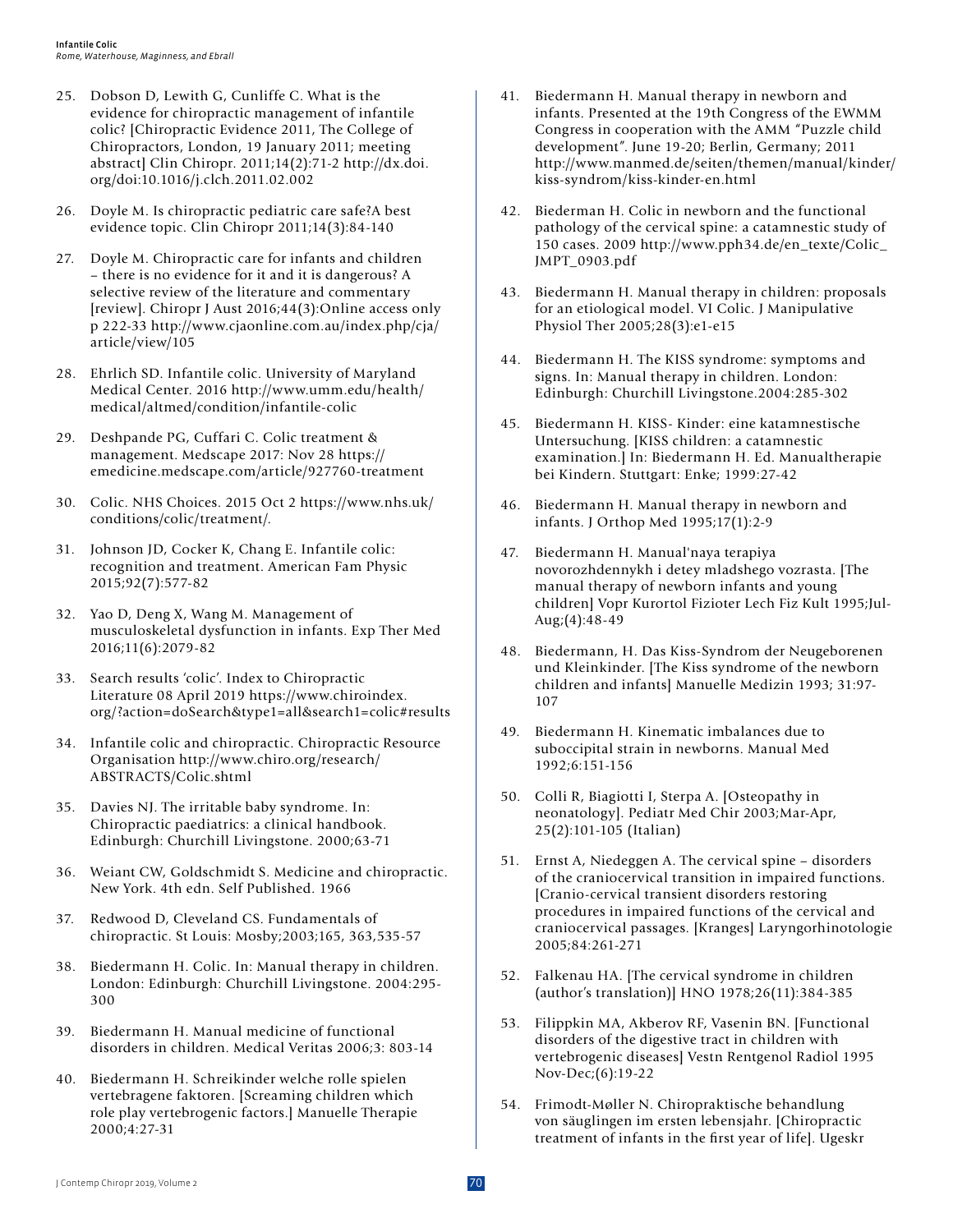Laeger 1988;150(39):2355-2356 [Danish]

- 55. Gutmann G. Das atlas-blockierungs-syndrom des sauglings und des kleinkindes (The blocked atlas nerve syndrome in babies and infants.) Man. Med 1987;25:5- 10 [Also translated and published in ICA International Review of Chiropractic July/Aug 1990;46(4):37-43]
- 56. Gutmann G. Das cervical-diencephal-statische Syndrom des Kleinkindes. [The cervical diencephalon static syndrome of the infant.] Man Med 1968;6:112-119
- 57. Hestbaek L, Jörgensen A, Hartvigsen J. A description of children and adolescents in Danish chiropractic practice: results from a nationwide survey. J Manipulative Physiol Ther 2009;32(8):607-615
- 58. Hülse M. [Klinik der funktionsstörungen des kopfgelen bereiches] Clinic of dysfunction of the head joint area. In: Biedermann H Ed. Manual therapy in children. Edinburgh. Churchill Livingstone. 2004;301
- 59. Kamieth H. Die chiropraktische Kopfgelenksdiagnostik unter funktionellen Gesichtspunkten nach Palmer-Sandberg-Gutmann aus schulmedizinischradiologischer Sicht. [Chiropractic diagnosis of the atlanto-occipital joint with reference to the Palmer-Sandberg-Gutman functional aspects from the traditional medicoradiological viewpoint.] Z Orthop Ihre Grenzgeb 1988;126(2):108-116
- 60. Karch D, Boltshauser E, Gro -Selbeck G, Pietz J, Schlack HG. Manualmedizinische behandlung des KISS-syndroms und atlastherapie nach arlen. [Manual medical treatment of KISS syndrome.] Manuelle Medizin 2005;43(2):100-105
- 61. Koch LE. The influence of the high cervical region on the autonomic regulatory system in infants. In: Biedermann H (Ed). Manual therapy in children Edinburgh: Churchill Livingstone. 2004;125-31
- 62. Koch LE, Koch H, Gruaumann-Brunt S, Stolle D, Ramirez JM, Saternus KS. Heart rate changes in response to mild mechanical irritation of the high cervical spinal cord region in infants. Forensic Sci Int 2002;128(3):168-176.
- 63. Krasilnikoff PA. Chiropraktische behandlung von infantilen koliken. [Chiropractic treatment of infantile colic.] Ugeskr Laeger 1988;150(30):1823-1824
- 64. Kubis E. Manualtherapeutische erfahrungen am becken. [Manual therapeutics at occiput.] Manuelle Medizin 1970;8:63
- 65. Langkau J, Miller J. An investigation of musculoskeletal dysfunction in infants including a case series of KISS diagnosed children. J Clin Chiropr Pediatr 2012;13(1):958-967
- 66. Lewit K. Manipulative therapy in rehabilitation of the locomotor system. 3rd edn. Oxford: Butterworth Heinemann; 1999:5
- 67. Lewit K, Abrahamovič M. Kopfgelenksblockierungen und chronische tonsillitis. (Head joint blockages in chronic tonsillitis.] Manuelle Medizin 1983;14:106
- 68. Lewit K. Patomechanismy cervikálně-lebeční bolestí hlavy. [Pathomechanisms of cervico-cranial headache.] Cesk Neurol Neurochir 1978;41(1):26-34
- 69. Lewit K, Krausove L, Kneidova D. [Mechanism and displacement in the atlanto-occipital joint in lateral head tilting.] Fortschr Geb Rontgenstr Nuklearmed 1974;101:194-201
- 70. Lewit, K. Mechanismus a posunutí v atlantooccipitálním kloubu při bočním vyklápění hlavy. [Hypermobi1ity in the craniocervical junction in the clinical and x-ray picture] Cesk. Neurol 1971;34:113- 119
- 71. Lewit, K. Klinický a rentgenový obraz omezení pohybu mezi atlasem a osou a atlasem a occiput. [The clinical and x-ray picture of movement restriction between atlas and axis and atlas and occiput] Cesk. Neurol 1970;33:62-66
- 72. Maigne R. Functional disturbances. In: Orthopaedic medicine : A new approach to vertebral manipulations. Springfield: Charles C Thomas; 1972.164,192-209
- 73. Miller JE, Newell D, Bolton JE. Efficacy of chiropractic manual therapy on infant colic: a pragmatic singleblind, randomized controlled trial. J Manipulative Physiol Ther 2012;35:600-607
- 74. Munck LK, Hoffmann H, Nielsen AA. Treatment of infants in the first year of life by chiropractors. Incidence and reasons for seeking treatment. Ugeskr Laeger 1988;150(30):1841-1844
- 75. Ostby G. [Chiropractic treatment of colic infants.] Jorfmorbladet 1994;4:24-26
- 76. Ritzmann D. Birthing interventions and the newborn. In: Manual therapy in children. London: Edinburgh: Churchill Livingstone. 2004:75-84
- 77. Sacher R. Birth trauma and its implications for neuromotor development. In: Biedermann H. Manual therapy in children. London: Edinburgh: Churchill Livingstone.2004: 85-98
- 78. Saedt E, Driehuis F, Hoogeboom TJ, *et al*. Common manual therapy practices in The Netherlands for infants with upper cervical dysfunction: a prospective cohort study. J Manipulative Physiol Ther 2018;41(1):52-61
- 79. Seifert I. K. Kopfgelenksblockierung bei neugeborenen. [Blockage in the upper cervical spine.] Rehabilitacia 1975;(Suppl. 10-11):53-57 (Cited in: Lewit K. Manipulative therapy in rehabilitation of the locomotor system. 3rd edn. Butterworth Heinemann, Oxford. 1999:333.)
- 80. Strassburg HM. [Manual therapy from the viewpoint of the neuropediatrician]. Kinderkrankenschwester 2000;19(10):408-411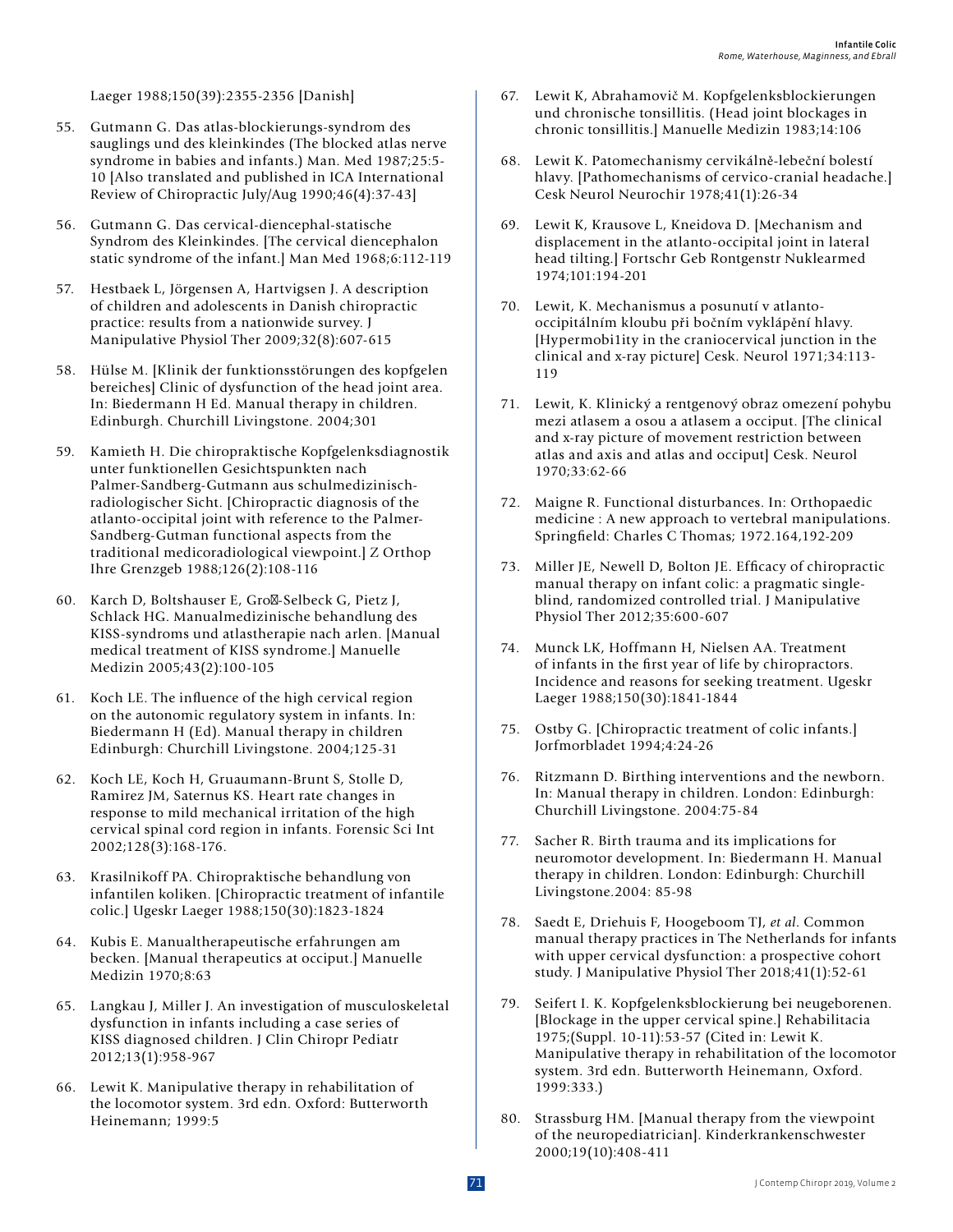- 81. Wiberg JMM, Nilsson N. Infants with colic may have a faster delivery: a short preliminary report. J Manipulative Physiol Ther 2000;23(3):208-210
- 82. Wiberg. M, Nordsteen. J, Nilsson.N. (1999). The short term effect of spinal manipulation in the treatment of infantile colic: A randomized controlled clinical trial with a blind observer. J Manipulative Physiol Ther 1999;22:517-522 (dimethicone comparison)
- 83. Biedermann H. Resolution of infantile ERB's palsy utilising chiropractic treatment. J Manipulative Physiol Ther 1994;17(2):129-131
- 84. Decher H. [Cervical syndrome in otorhinolaryngology] Alduelle Otorhinoleryngol 1969;2:1-190 [German]
- 85. Figar S, Krausova L, Lewit K. [Plethysmographic investigations in the chirotherapy of vertebral disorders.] Acta Neuroveg (Wein) 1967;29(4):618-623
- 86. Gallyamova AF, Shchedrova NV, Novikov YO. Medical and psychological rehabilitation of children of preschool age with delayed maturation of supreme brain functions. Мануальная Терапия 2005:17. [Abstract cited from: Sitel AB. Brief historical review of manual therapy in Russia and abroad http://www.mtj. ru/mtj\_2005\_english\_summary\_1.pdf
- 87. Gongal'skii VV, Kuftyreva TP. [Vascular and autonomic disorders of the spinal cord in dystopia of the spinal motor segment]. Neirofiziologiia. 1992;24(6):667-672
- 88. Isaev A, Sabir'yanov A, Lichagina S, Sabir'yanova E. [Physiological mechanisms of the effect of manual therapy on the orthostatic response of the cardiovascular system.] Fiziologiya Cheloveka 2005;31(4):65-69 (Russian) (English abstract in Human Physiology 2005;31(4):425-429)
- 89. Jung A, Kehr P, Sall B. [Post-traumatic cervico-cephalic syndrome: diagnosis and treatment. (Study of 61 personal cases)] Ann Chir 1972;26(3):133-149
- 90. Köberle G. [Examples of joint disturbance with chronic-obstructive airway disease.] Arthrologische Störungsmuster bei chronisch-obstruktiven Atemwegserkrankungen. In: Functional pathology of the motor system, Rehabilitacácia Suppl 10-11, p 96. Eds Lewit K, Gutmann G. Bratislava: Obzor. 1975 (Cited in: Lewit K. Manipulative therapy in rehabilitation of the locomotor system. 3rd edn. Butterworth Heinemann, Oxford. 1999:283.)
- 91. Krag E. Other causes of dyspepsia especially abdominal pain of spinal origin. Scand J Gastroenterol 1982;79:32-37
- 92. Lehmpfuhl W. Kopfschmerz bis zur atlantoaxialen subluxation.[Headache durch atlanto-axial subluxation.] Ther Ggw 1951 May;90(5):175-179
- 93. Lehmpfuhl W. Die behandlung des subluxations - koptschmerzes. [Therapy of the subluxation- -headaches.] Dtsch Med Wochenschr 1950 Dec 29;75(52):1747-1748
- 94. Lewit K. Patomechanismy cervikáln -lebe ní bolestí hlavy. [Pathomechanisms of cervico-cranial headache.] Cesk Neurol Neurochir 1978;41(1):26-34
- 95. Liev AA, Scorobogach MI, Kulikovsky Bt. Suprasegmental and segmental activity cerebrum and spinal brain at myofascial a painful syndrome beside children with consequences of generic trauma of cervical department of spine. Мануальная Терапия. 2005:17. [Abstract cited from: Sitel AB. Brief historical review of manual therapy in Russia and abroad. http:// www.mtj.ru/mtj\_2005\_english\_summary\_1.pdf)
- 96. Pikalov AA. Kharin VV. Use of spinal manipulative therapy in the treatment of duodenal ulcer: A pilot study. J Manipulative Physiol Ther 1994;17(5):310-313
- 97. Rychlíková E, Lewit K. [Functional disorders of the spine and reflex changes in peptic ulcer of adolescents.] Vnitr Lek 1976;22(4):326-335
- 98. Sato A, Sato Y, Schmidt RF. The Impact Of Somatosensory Input On Autonomic Functions. In: Reviews of Physiology Biochemistry and Pharmacology. Ed. Blaustein MP *et al*. Berlin. Springer-Verlag.1997;130,328pps
- 99. Schmorl G, Junghans H. Inefficient motor segment (intervertebral insufficiency). In: The human spine in health and disease. 2nd U.S. edn. New York. Grune & Stratton. 1971;213-229
- 100. Seifert I. [Practical remarks on the manual treatment of deformities in babies ] Praktische Bemerkungen zur manuellen Behandlung der Schrägdeformitäten der Säuglinge. Manuelle Medizin 1996;34:108-109. (Cited in: Lewit K. Manipulative therapy in rehabilitation of the locomotor system. 3rd edn. Butterworth Heinemann, Oxford. 1999:22.)
- 101. Stary O. The concept of the research of vertebrogenic disease in CSSR. Acta Univ Carolinae Medica 1965;S-21:16-18.
- 102. Sjaastad O, Fredriksen TA. Cervicogenic headache: criteria, classification and epidemiology. Clin Exp Rheumatol 2000;18(Suppl 19):S3-S6
- 103. Vanaskova E, Dolina J, Hep A. Swallowing disorders related to vertebrogenic dysfunctiond. In: Brzozowski T. Ed. New advances in the basic and clinical gastroenterology. 2012;175-184. https://pdfs.semanticscholar. org/164c/4afa812c5ee7249cdf687b52fd55c7f142d5.pdf
- 104. Vitek J. Kraniocerebrální a medulární cervikogenní syndrom [Craniocerebral and medullary cervicogenic syndrome] Cas Lek Cesk 1956;95(41):1129-1131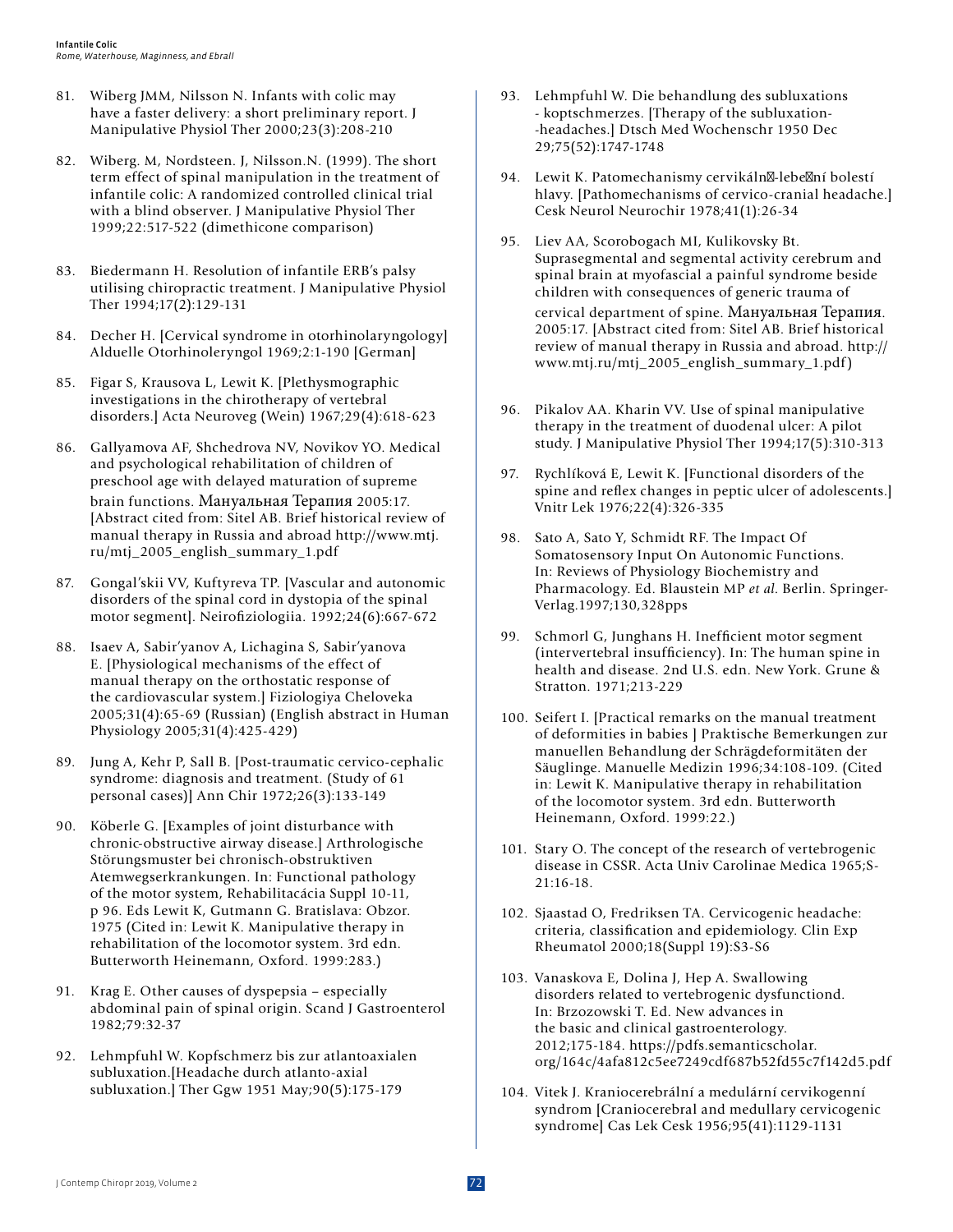- 105. Peters RE. The subluxation historical perspective. Chiropr J Aust 2009;39(4):142-150
- 106. Maigne R. Functional disturbances. In: Orthopaedic medicine : A new approach to vertebral manipulations. Springfield: Charles C Thomas 1972.164,192-209
- 107. Rome PL. Medical evidence recognising the vertebral subluxation complex. Chiropr J Aust. 2016;44(4):304-7
- 108. Fisher P, Ward A. Complementary medicine in Europe. BMJ 1994;309:107-111
- 109. Ebrall PS. A description of 320 visits to chiropractors by Australian adolescents. Chiropr J Aust 1994; 24:4-8
- 110. Ebrall PS. A classification system for use within the case-mix context of Chiropractic practice. Chiropr J Aust 1993; 23:122-6
- 111. Siegenthaker MH. Pediatric patients in Swiss chiropractic clinics: a questionnaire survey. J Manipulative Physiol Ther 2017;40(7):477-85
- 112. Navrud IM, Miller J, Bjornli ME, Feier CH, Haugse T. A survey of parent satisfaction with chiropractic care of the pediatric patient. J Clin Chiro Pediatr 2014;14(3):1167-71
- 113. Reynolds GW, Lentle RG, Janssen PW, Hulls CM. Continuous wavelet analysis of postprandial EGGs suggests sustained gastric slow waves may be slow to develop in infants with colic. Neurogastroenterol Motil 2017;29(3): DOI 10.1111/nmo.12948. Epub 2016 Sep 20
- 114. Bortolotti M, Bolondi L, Santi V, Sarti F, Brunelli F, Barbara L. Patterns of gastric emptying in dysmotilitylike dyspepsia. Scand J Gastroenterol 1995;30:408-10
- 115. Cuñé J, Santas J. Infant colic: is a solution at hand. Medscape Pediatrics March 19, 2014 https://www. medscape.com/viewarticle/822073
- 116. Munck LK, Hoffmann H, Nielsen AA. Treatment of infants in the first year of life by chiropractors. Incidence and reasons for seeking treatment. Ugeskr Laeger 1988;150(30):1841-4
- 117. Klougart. N, Jacobsen. J, Niels, K. Infantile Colic Treated By Chiropractors: A Prospective Study of 316 Cases. J Manipulative Physiol Ther 1989:12(4);281-8
- 118. Mercer C, Nook BC. The efficacy of chiropractic spinal adjustments as a treatment protocol in the management of infantile colic. In: Haldeman S, Murphy B, eds. 5th Biennial Congress of the World Federation of Chiropractic. Auckland, 1999:170–171 Citing, Mercer CA. A study to determine the efficacy of chiropractic spinal adjustments as a treatment protocol in the management of infantile colic. Master's degree dissertation. Faculty of Health, Technikon, Natal. March 1999 https://ir.dut.ac.za/ bitstream/10321/2879/5/MERCER\_1999.pdf
- 119. Wilberg. M, Nordsteen. J, Nilsson.N. The short term effect of spinal manipulation in the treatment of infantile colic: A randomized controlled clinical trial with a blind observer. J Manipulative Physiol Ther 1999;22:517-22
- 120. Miller JE, Phillips HL. Long-term effects of infant colic: a survey comparison of chiropractic treatment and non-treatment groups. J Manipulative Physiol Ther 2009;32(8):635-8
- 121. Gelfand AA. Infant colic a baby's migraine. Cephalalgia 2015;35(14)1243-
- 122. Heiseth S, Begnum S. A comprehensive definition for infant colic: parents' and nurses perspective. J Clin Nurs 2002;11(5):672-80
- 123. Miller J, Caprini-Crod S. "Cry baby, why baby". Is it time to widen our views? J Clin Chiropr Pediatr 2005;6(3):419-22
- 124. Browning M, Miller J. Comparison of the shortterm effects of chiropractic spinal manipulation and occipito-sacral decompression in the treatment of infantile colic: a single-blinded, randomised, comparison trial. Clin Chiropr 2008;11(3):122-9
- 125. Grunnet-Nilsson N. Infantile colic the evidence base for spinal manipulation. Congress Proceedings. WFC's 8th Biennial Congress. Sydney. 2005;June 16-18:69
- 126. Lewit K. Publications in refereed journals. (Undated) http://www.karellewit.cz/media/filer\_ public/26/65/26651120-01c4-4a78-866f-a5a968bfbe7a/ lewit\_publikace.pdf
- 127. Kraus LL. Case study: birth trauma results in colic. Chiropr Pediatr 1995;2:10-11
- 128. Seifert I. K. Kopfgelenksblockierung bei neugeborenen [Blockage in the upper cervical spine]. Rehabilitacia 1975;(Suppl. 10-11):53-7 cited in: Lewit K. Manipulative therapy in rehabilitation of the locomotor system 3e. OxfordL Butterworth Heinemann 1999:333
- 129. Vallone SA, Miller J, Larsdotter A, Barham-Floreani J. Chiropractic approach to the management of children. Chiropr Osteop 2010;18:16
- 130. Rychliková E, Lewit K. Vertebrogenní funkčnú porunchky a reflexní zmĕny při oõrèdové chorobé mladistrý. [Vertebrogenic dysfunction and reflex changes in gastric and/or duodenal ulcer in adolescents.) Vnitřní Lèkařstvi 1976:22:326-335
- 131. Kiyomi K. Autonomic system reactions caused by excitation of somatic afferents: Study of cutaneointestinal reflex. In: Korr IM (ed), The neurobiologic mechanism in manipulative therapy. New York: Plenum; 1978;219-227
- 132. Krag E. Other causes of dyspepsia especially abdominal pain of spinal origin. Scand J Gastroenterol 1982;79:32-7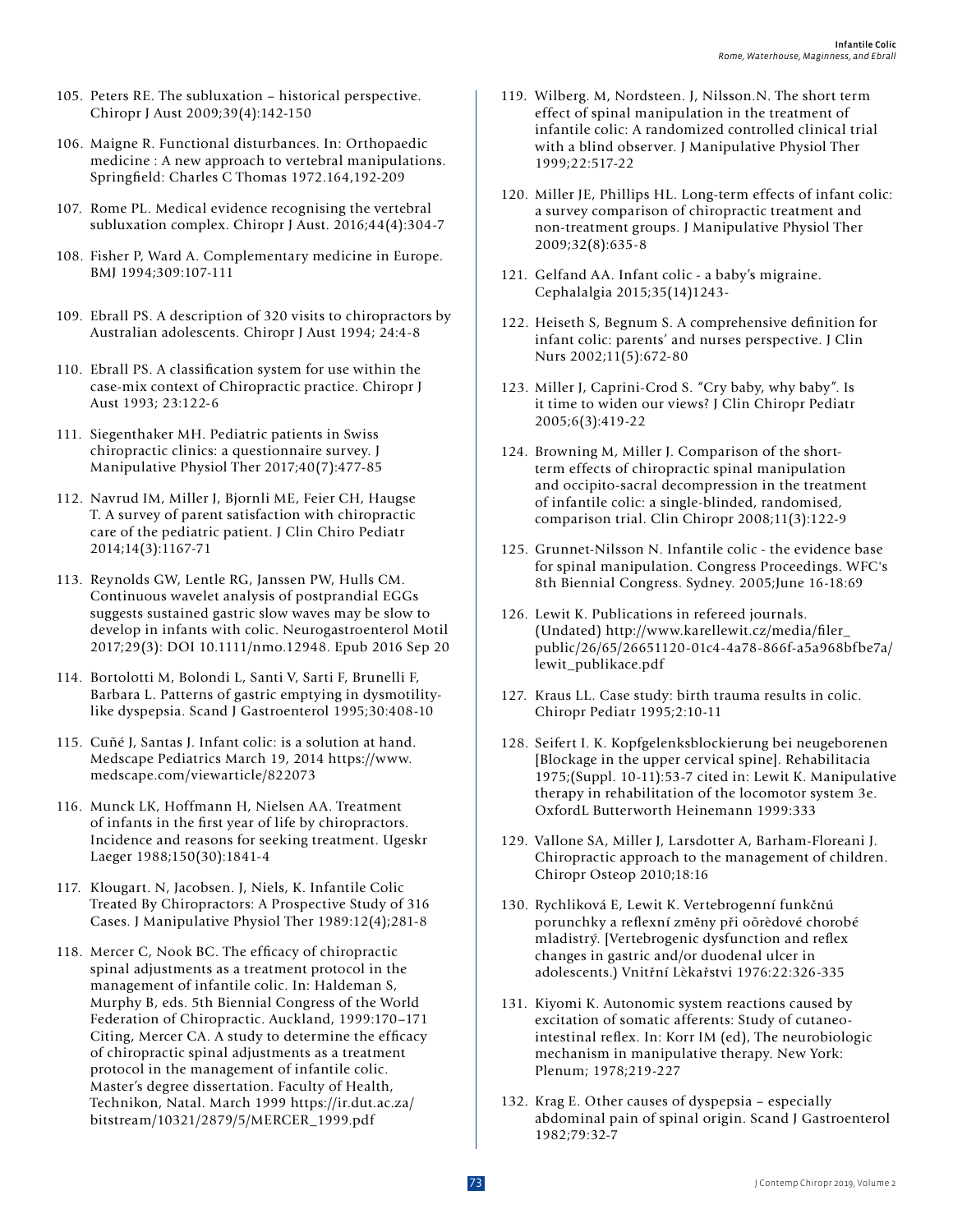- 133. Pikalov AA. Kharin VV. Use of spinal manipulative therapy in the treatment of duodenal ulcer: A pilot study. J Manipulative Physiol Ther 1994;17(5):310-13
- 134. Thumshirn M. Pathophysiology of functional dyspepsia. Gut 2002;51(Suppl 1):i63-i66
- 135. Camilleri M. Nonulcer dyspepsia: a look into the future. Mayo Clinic Proc 1996;71(6):614-22
- 136. Deloof S, Bennis M. Rousseau JP. Inhibition of antral and pyloric activity by vagal afferent stimulation in the rabbit. J Autonomic Nervous Syst 1987;19:13-20
- 137. Coffin B, Azpiroz F, Guarner F, Malagelda J-R. Selective gastric hypersensitivity and reflex hyporeactivity in functional dyspepsia. Gastroenterology 1994;107(5):1345-51
- 138. Bortolotti M, Bolondi L, Santi V, Sarti F, Brunelli F, Barbara L. Patterns of gastric emptying in dysmotilitylike dyspepsia. Scand J Gastroenterol 1995;30:408-10
- 139. Wiles MR. Observations on the effects of upper cervical manipulation on the electrogastrogram: a preliminary report. J Manipulative Physiol Ther 1980;3:226-8
- 140. Kamieth H. Die chiropraktische Kopfgelenksdiagnostik unter funktionellen Gesichtspunkten nach Palmer-Sandberg-Gutmann aus schulmedizinischradiologischer Sicht. [Chiropractic diagnosis of the atlanto-occipital joint with reference to the Palmer-Sandberg-Gutman functional aspects from the traditional medicoradiological viewpoint.] Z Orthop Ihre Grenzgeb 1988;126(2):108-16
- 141. Sato A, Sato Y, Schmidt RF. (98) p328
- 142. Gutmann G. Das atlas-blockierungs-syndrom des sauglings und des kleinkindes (The blocked atlas nerve syndrome in babies and infants.) Man. Med 1987;25:5- 10 [Also translated and published in ICA International Review of Chiropractic July/Aug 1990;46(4):37-43]
- 143. Lucassen P. Colic in infants. BMJ Clin Evid. 2010;2010: 0309
- 144. Hall B, Chesters J, Robertson A. Infantile colic: a systematic review of medical and conventional therapies. J Pediatr Child Health 2012;48(2):128-37
- 145. Prevost CP, Gleberzon B, Carleo B, Anderson K, Cark M, Pohlman KA. Manual therapy for the pediatric population: a systematic review. BMC Complement Altern Med 2019.60
- 146. Pryme V, Miller J. The use of chiropractic care among 6-week-old babies in Bergen, Norway: a cross-sectional survey. J Clin Chiropr Pediatr 2017;16(1):1339-43
- 147. Olafsdottir, E., Forshei, S., Fluge, G, Markestad, T. Random controlled trail of infantile colic treated with chiropractic spinal manipulation. Arch Dis Child 2001:84;138-41
- 148. Metcalf TJ, Irons TG, Sher LD, Young PC. Simethicone in the treatment of infant colic: a randomized, placebocontrolled, multicentre trial. Pediatrics 1994;94(1):29- 34
- 149. Gleberzon BJ, Arts J, Mei A, McManus EL. The use of spinal manipulative therapy for pediatric health conditions: a systematic review of the literature. J Canad Chiropr Assoc 2012;56(2):128-41
- 150. Todd AJ, Carroll MT, Robinson A, Mitchell EK. Adverse events due to chiropractic and other manual therapies for infants and children: a review of the literature. J Manipulative Physiol Ther 2015;38(9):699-712
- 151. von Hofacker N, Papousek M, Jacubeit T, *et al*. Rätsel der säuglingskoliken ergebnisse erfahrungen und therapeutische interventionen aus der muncher sprechstunde für schreibabies. Monatsschrift für Kinderheilkunde [Riddles of infantile colic results, experiences and therapeutic interventions from the Munich School for Pediatrics] 1999;147:244-53
- 152. Fox BP, Sonnenberg WR, Vega CP. The pros and cons of patient satisfaction measures. Medscape. 2014. http:// www.medscape.com/viewarticle/827434
- 153. Vohra S, Johnston BC, Cramer K, Humphreys BK. Adverse Events Associated With Pediatric Spinal Manipulation: A Systematic Review.Pediatrics 2007;119(1):e275-83 originally published online Dec 18, 2006;DOI: 10.1542/peds.2006-1392
- 154. AAP News and Journals Gateway. Errata. Pediatrics 2007;119(4) https://pediatrics.aappublications.org/ content/119/4/867.2
- 155. Alcantara J. Adverse Events Associated With Pediatric Spinal Manipulation: A Systematic Review. What Does the Data Really Show? Presented at WFC Annual Conference. Portugal, May 2007.
- 156. Canadian Paediatric Society. Chiropractic care for children: Controversies and issues. Paediatr Child Health. 2002 Feb; 7(2): 85–89 PMID: 20046278
- 157. Durant CL, Verhoef MJ, Conway PJ, Sauve RS. Chiropractic treatment of patients younger than 18 years of age: frequency, patterns and chiropractors' beliefs. Paediatr Child Health 2001;6(7):433-8
- 158. Funabashi M, Pohlman KA, Mior S, *et al*. SafetyNET community-based patient safety initiatives: development and application of a patient and quality improvement survey. J Can Chiropr Assoc 2018;62(3):130-142.
- 159. Spicer A. Colic. In: Loo M, (Ed) Integrative medicine for children. Chapter 23. Edinburgh: Elsevier 2009;248-58
- 160. Pikalov A. Spinal manipulative therapy, Russian approach. Seminar notes: Kansas City 1995:2